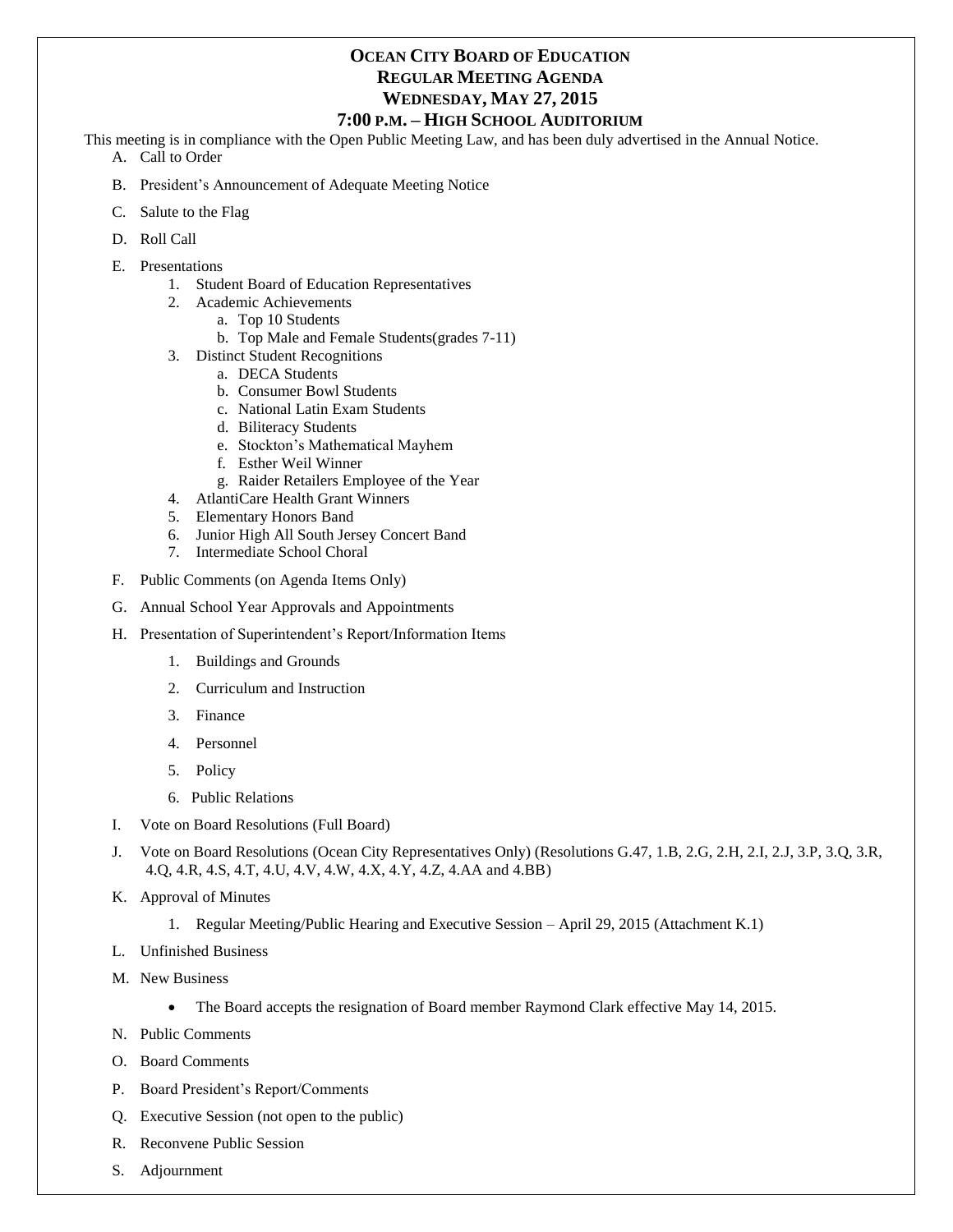# **G. AGENDA - ANNUAL SCHOOL YEAR APPROVALS**

- 1. Designation of Board Secretary The Board approves Timothy E. Kelley as the Board Secretary for the 2015-16 school year.
- 2. Designation of Custodian of Records

The Board approves, in accordance with the Open Public Records Act, to appoint the Business Administrator/Board Secretary as the 2015-16 Custodian of Records and the Superintendent of Schools as Sub-Custodian of Records should the Custodian be absent and to approve the District Open Public Records Act request form for the 2015-16 school year.

- 3. Designation of Treasurer of School Monies The Board approves Frank Donato as Treasurer of School Monies for the 2015-16 school year at the annual salary of \$3,000.
- 4. Designation of Official Newspaper

The Board approves the Ocean City Sentinel as the official newspaper. The Press of Atlantic City may be used when there is a deadline to be met. The Courier News shall be used solely for cooperative purchasing with Educational Data Services, Inc.

5. Implement Budget

The Board authorizes the Superintendent and the Business Administrators to implement the 2015-16 budget, once authorized and finalized, pursuant to local and state policies and regulations.

6. Authorization to Invest Monies

The Board approves the Business Administrator as authorized to invest monies in federally approved and State Governmental Unit Deposit Protection Act authorized banks with the award to be given to the bank quoting the highest return.

7. Designation of Transfer Authority

The Board approves, as provided by N.J.S.A. 18A: 22-8.1, the Superintendent or designee be designated to approve such line item budget transfers, as are necessary between Board of Education meetings, and that such transfers shall be reported to the Board of Education, ratified and duly recorded in the minutes of the next regular meeting.

8. Resolution Authorizing Payment of Bills

The Board authorizes the School Business Administrator and the Superintendent of Schools to issue payment of bills in-between meetings for emergent issues, said bills will be presented for approval at the next scheduled Board of Education meeting.

9. Annual Establishment of Petty Cash Funds

The Board approves in accordance with Board of Education Policy #3451, Petty Cash, the establishment of revolving petty cash funds in the care of the following persons and in the following amounts for the 2015-16 school year:

| School Business Administrator/Board Secretary | \$400 |
|-----------------------------------------------|-------|
| Each Building Principal                       | \$300 |
| Child Study Team                              | \$300 |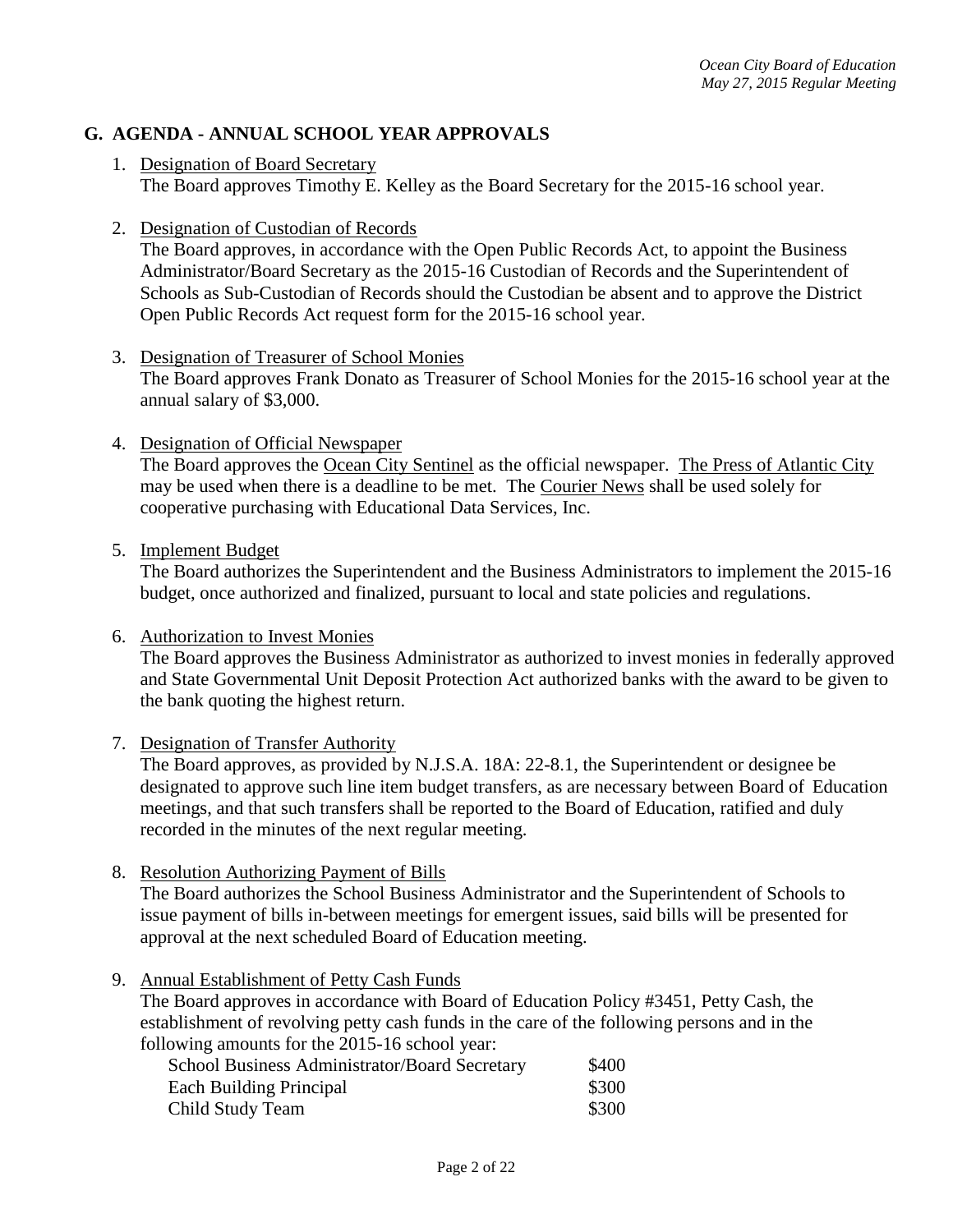- 10. Designation of Bank Depositories and Check Signatories (Attachment #G.10) The Board approves the Designation of Bank Depositories and Check Signatories.
- 11. Resolution Authorizing Tax Shelter Providers (Attachment #G.11) The Board approves the 403(b) Tax Shelter providers, 403(b) Plan Document and 457 Tax Shelter Providers.
- 12. Resolution Appointing Timothy E. Kelley, Business Administrator, as the Qualified Purchasing Agent (Attachment #G.12)

The Board approves the resolution appointing Timothy E. Kelley, Business Administrator, as the Ocean City Board of Education Qualified Purchasing Agent for the 2015-16 school year in accordance with the provisions of N.J.S.A. 18A-1 et. Seq.

13. Resolution Authorizing the Use of N.J. State Contract Vendors (Attachment #G.13) The Board approves the resolution authorizing the Procurement of Goods and Services through the New Jersey Division of Purchase and Property State Contract for the 2015-16 School Year.

14. Professional Services Limitations

The Board approves, for the 2015-16 school budget year, the maximum dollar limit for professional services of \$150,000 for school physician and various neurological, behavioral, psychological and related services, \$160,000 for legal services, \$30,000 for auditing services, \$54,000 for Architect of Record, engineering and environmental services, \$30,000 for homebound tutoring services and \$30,000 for employee benefits agent.

### 15. Substitute Pay Rates

The Board approves the following substitute pay rates for the 2015-16 school year:

| Teacher                                     | \$85/day                                       |
|---------------------------------------------|------------------------------------------------|
| Summer School Teacher                       | \$18/hour                                      |
| <b>Short Term Leave Replacement Teacher</b> | \$160/day up to 89 days                        |
| Long Term Leave Replacement Teacher         | Professional Employees' Association Agreement, |
|                                             | 90 days or more                                |
| School Nurse                                | \$125/day                                      |
| <b>Extension School School Nurse</b>        | \$20/hour                                      |
| Summer School School Nurse                  | \$20/hour                                      |
| Technical/Craftsman/Maintenance Substitute  | \$17/hour                                      |
| Secretary                                   | \$15/hour                                      |
| Custodian                                   | \$15/hour                                      |
| Nurse's Aide                                | \$17/hour                                      |
| Aide                                        | $12/h$ our                                     |
| Food Service Worker                         | 9/hour<br>S                                    |

### 16. Board of Education Policies

The Board adopts the Rules for Board Governance (Bylaws, Policies, Regulations and Mandatory Regulations) for the 2015-16 school year.

## 17. Curricula, Assessment Plan and Textbooks (Attachment #G.17)

The Board adopts the Ocean City School District K-12 curricula, assessment plan and textbook list for the 2015-16 school year.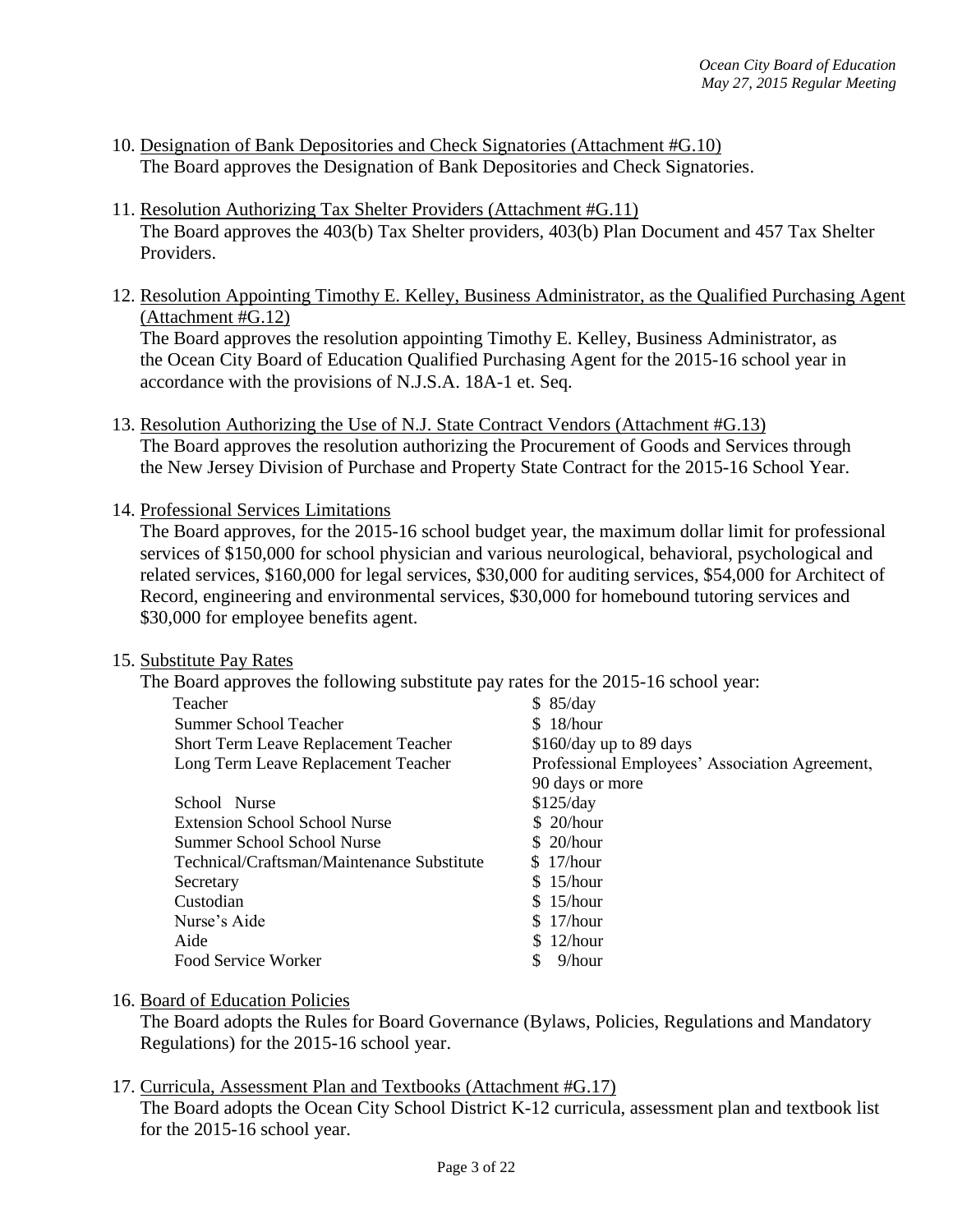- 18. Code of Student Conduct (Attachment #G.18) The Board approves the attached School District's K-12 Code of Student Conduct.
- 19. Principal Evaluation Model and Rubric (Attachment #G.19)

The Board approves Dr. James Stronge's Leadership Effectiveness Performance Evaluation System and the attached rubric as the School District's Principal Evaluation Instrument for the 2015-16 school year.

- 20. Teaching Evaluation Framework and Rubric (Attachment #G.20) The Board approves Charlotte Danielson's Framework for Teaching and the attached rubric as the School District's Teacher Evaluation Instrument for the 2015-16 school year.
- 21. Ocean City District Plans/Manuals

The Board adopts the Integrated Pest Management Plan, Indoor Air Quality Plan, Purchasing Manual, Comprehensive Equity Plan, Comprehensive Maintenance Plan, Mentoring Plan, Student Dismissal Plan, Emergency Crisis and Management Plan, Internal Controls Plan and Standard Operating Procedures, District Position Control Roster, Affirmative Action Plan, Student and Staff Handbooks, Employee Handbook, Student Teacher Handbook, Substitute Teacher Handbook, Teacher Evaluation Handbook, Administrative Evaluation Handbook and Athletic Coaches Handbook.

22. Insurance Risk Manager

The Board approves the McMahon Agency to provide Insurance Risk Manager Services for the 2015-16 school year.

23. Employee Benefits Agent

The Board approves Brown & Brown Benefit Advisors as the Employee Benefits Agent for the 2015-16 school year for the annual fee of \$30,000.

### 24. Policy Service Provider

The Board approves Strauss Esmay Associates LLP to provide Board of Education Policy update services for the 2015-16 school year for the fee of \$4,040.

- 25. Requisition for Taxes (Attachment #G.25) The Board approves the Requisition for Taxes for July 1, 2015 through June 30, 2016.
- 26. Frontline Technologies

The Board approves Frontline Technologies for the following services for 2015-16:

AESOP Software subscription for Substitute Calling Services at a cost of \$9,493.10 Applitrack On-Line Applications subscription at a total cost of \$1,562.20

27. Interlocal Service Agreement

The Board approves an interlocal services agreement with the Educational Information and Resource Center (EIRC) for technology products and services for the 2015-16 school year.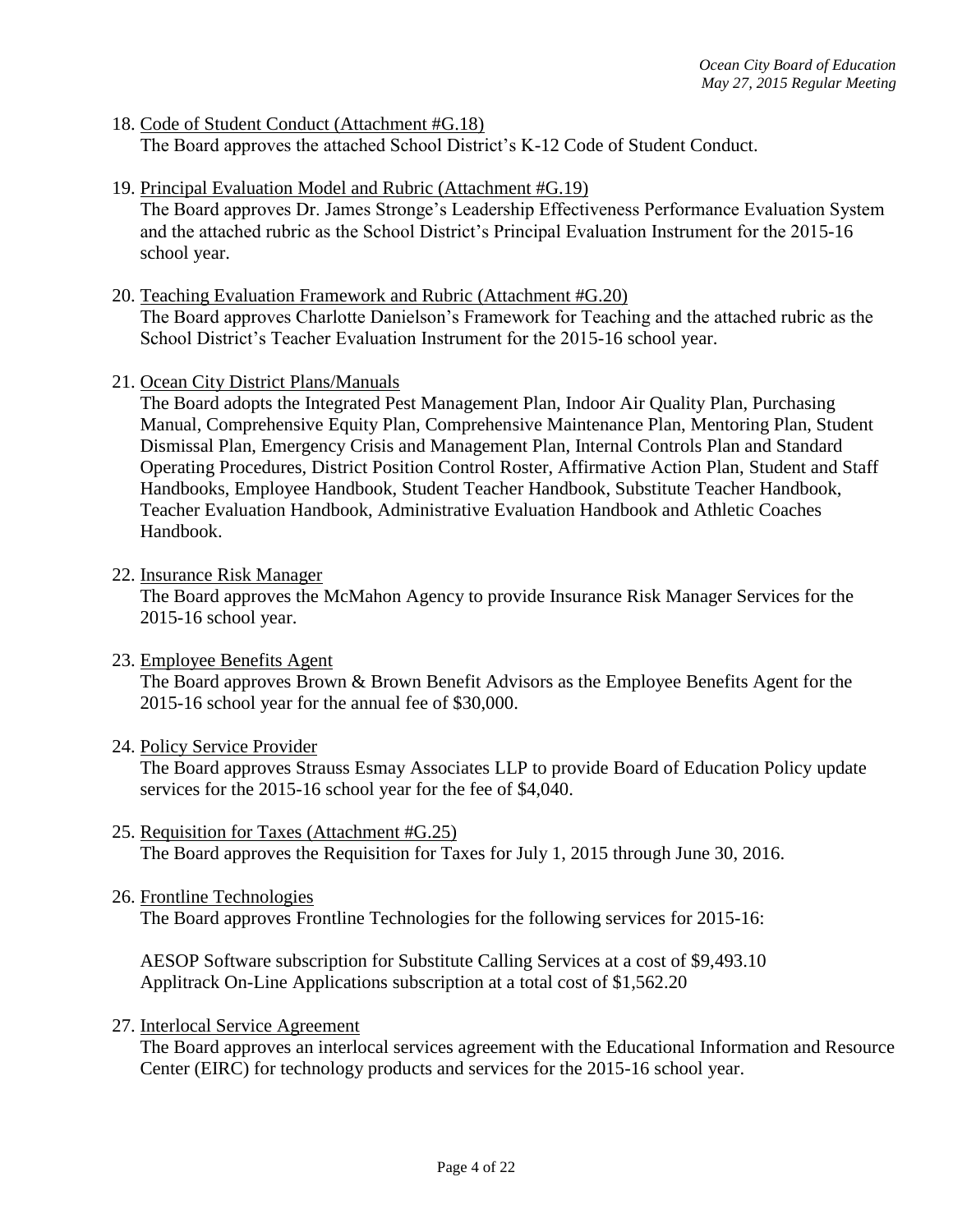### 28. Crisis Prevention/Intervention Contract (Attachment #G.28)

The Board approves the attached Crisis Prevention/Intervention contract between ABC Consultants, L.L.C. and the Ocean City School District, effective September 1, 2015 through June 30, 2016. The rates are as follows:

- \$ 130/per hour Direct and indirect service consultation
- \$1,500/per day Full-Day Crisis Prevention/Intervention Training
- \$ 750/half day Half-Day Crisis Prevention/Intervention Training
- \$ .55/per mile Travel to/from site of service provision

#### 29. Designation of School Physician\*

The Board approves a professional services contract with Jerry Horowitz, D.O. in the amount of \$14,400 for the 2015-16 school year with Dr. Horowitz to serve as the School Physician.

30. Designation of Auditor for the Board of Education\*

The Board approves a professional services contract with the auditing firm of Ford, Scott & Associates in the amount of \$23,900 for the 2014-15 school year audit to be conducted during the 2015-16 school year.

31. Designation of Bond Counsel\*

The Board approves a professional services contract with the firm McManimon, Scotland  $\&$ Baumann LLC for bond counsel services at the hourly rate of \$185 for the 2015-16 school year.

32. Designation of Labor Counsel\*

The Board approves a professional services contract with the firm of Comegno Law Group P.C. for labor counsel services at the hourly rate of \$175 for the 2015-16 school year with Mark Toscano assigned to serve as Lead Counsel.

33. Designation of Architect\*

The Board approves RYEBREAD Architects to provide service as Architect of Record for the 2015-16 school year.

#### 34. Student Residency Investigator\*

The Board approves DiJoseph Investigations, LLC as Student Residency Investigator at the hourly rate of \$75 for the 2015-16 school year on an as needed basis.

35. Designation of Firms for Regulatory Compliance\*

The Board approves the following firms to provide regulatory and environmental compliance activities and services, including but not limited to AHERA, Right-to-Know and Indoor Air Quality, on an as needed basis for the 2015-16 school year:

Brinkerhoff Environmental Coastal Environmental Compliance Epic Environmental Services Indoor Air Solutions RAMM Environmental TTI Environmental, Inc.

\*These professional service appointments are recommended for approval as an authorized exception to the Public School Contracts Law (N.J.A.C. 6:20-8.1 through 6:20-8.7 and N.J.S.A. 18A: 18A-1, et seq.) competitive bidding requirements.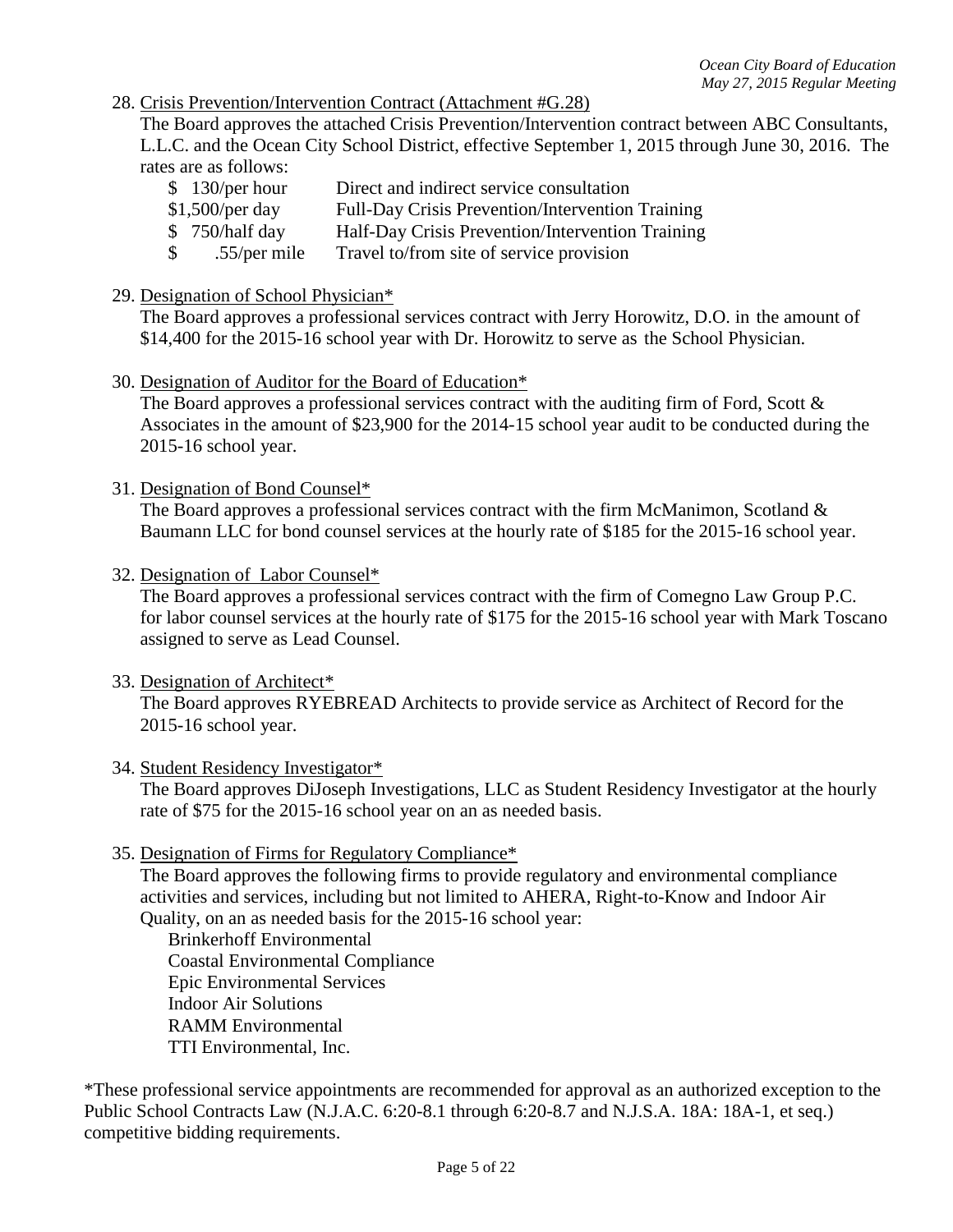| 36. Designation of Engineering Firms* |
|---------------------------------------|
|---------------------------------------|

The Board approves the following firms to provide engineering services on an as needed basis for the 2015-16 school year:

| Dante Guzzi Engineering Associates, L.L.C. | Civil Engineering Services                 |
|--------------------------------------------|--------------------------------------------|
| Davinci Group                              | Mechanical/Electrical Engineering Services |
| Kelter & Gilligo Consulting Engineers      | <b>Mechanical Engineering Services</b>     |

37. Occupational Therapy Renewal of Contract (Attachment #G.37)\* The Board approves the attached contract for Deborah L. Huber to provide occupational therapy services for the 2015-16 school year.

38. Physical Therapy Contracts (Attachment #G.38)\*

The Board approves the attached contract for Kristina Bonstead to provide physical therapy services for the 2015-16 school year.

#### 39. Neurological Services\*

The Board approves the following providers for neurological services for the 2015-16 school year on an as needed basis:

| Dr. Russell Abrams      | \$400/per evaluation and report                                                                                                                                                                                                                                                                                                                                 |
|-------------------------|-----------------------------------------------------------------------------------------------------------------------------------------------------------------------------------------------------------------------------------------------------------------------------------------------------------------------------------------------------------------|
| Barbara J. Leech, Ph.D. | Neuropsychological evaluations<br>\$1500/Comprehensive Neuropsychological Evaluation*<br>\$250/per hour - Independent Evaluation<br>\$350/per hour - Trial Preparation and/or Consultation<br>\$200/per hour - Record Review<br>\$1600/half day (up to four hours) Deposition/Court Appearance<br>\$2900/full day (over four hours) Deposition/Court Appearance |

**\***This evaluation includes comprehensive testing, interview, complete report (with diagnosis, interpretation, and recommendations), feedback session, and school visit (as needed) \*\*Payment of fees for legal preparation/consultation or appearances is required on or before the date scheduled for the event

<sup>\*</sup>These professional service appointments are recommended for approval as an authorized exception to the Public School Contracts Law (N.J.A.C. 6:20-8.1 through 6:20-8.7 and N.J.S.A. 18A: 18A-1, et seq.) competitive bidding requirements.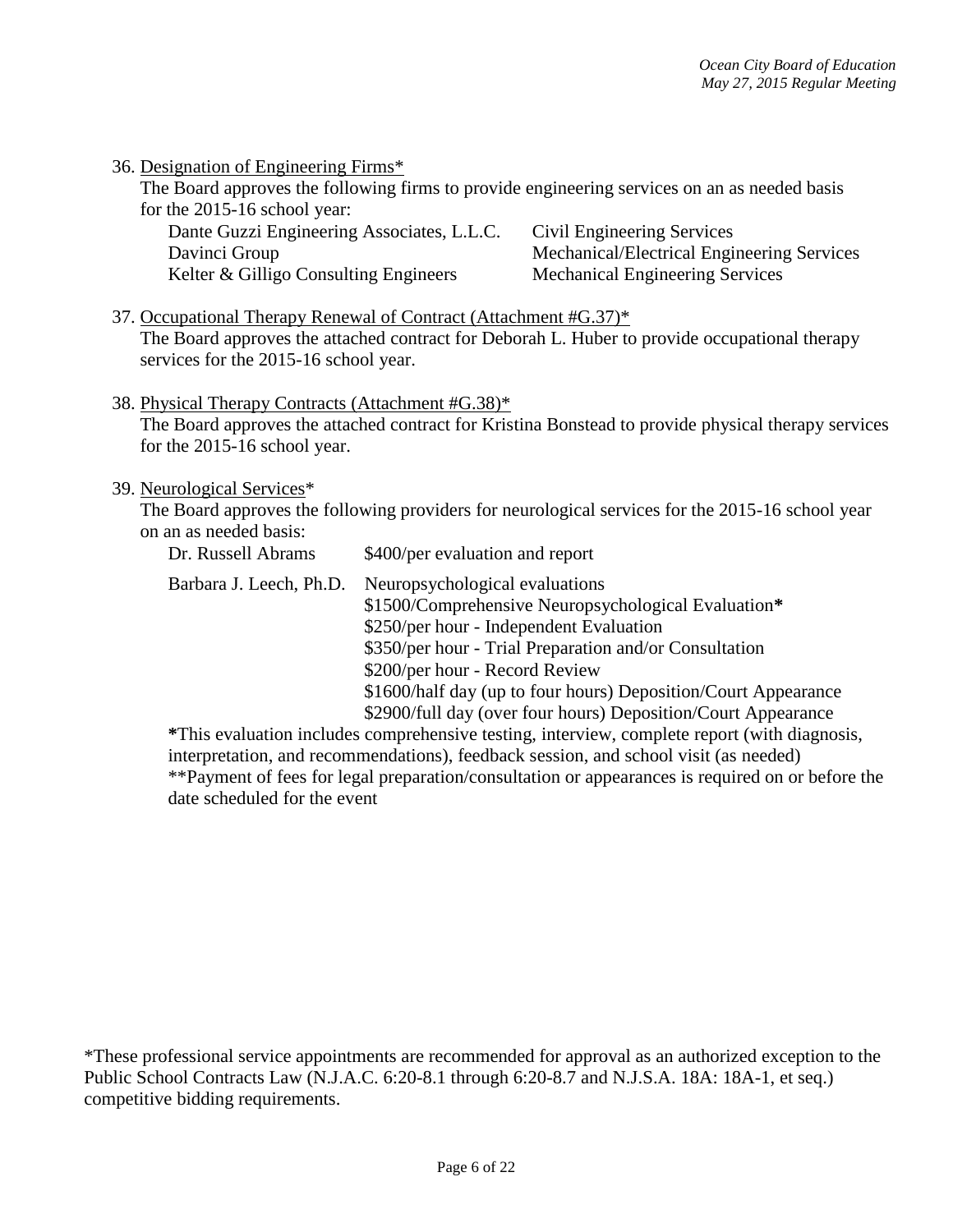Dr. Joseph Marcantuono,

Red Bank Neuro-

Rehabilitation Associates Neuropsychological evaluations

\$3200/Comprehensive Neuropsychological Evaluation\* \$200/per hour - Teleconference fee for IEP meeting exceeding 1 hour \$400/per hour (including travel time) – Depositions \$350/hour - Pre-deposition and pre-trial preparation with/without school district attorney \$400/hour (including travel time) if case preparation is required at the attorney or school district office \$4000/per day - Court appearance, each appearance \$600 - Cancellation fee (if 48 hour is not given) and a 50% cancellation fee for any forensic scheduled services listed above, including deposition, predisposition preparation meetings or court appearances.

**\***The Comprehensive Neuropsychological Evaluation includes review of documents prior to the initial evaluation, assessment of the client, interviewing the parent or legal guardian, communication with school officials, scoring and interpretation of test data, report preparation, and feedback to student, family or legal guardian. A one hour teleconference IEP meeting is also included.

### 40. Psychological Services\*

The Board approves the following psychiatrists for evaluations for the 2015-16 school year on an as needed basis:

| Dr. Inua A. Momadu,     |                                 |
|-------------------------|---------------------------------|
| <b>Shore Behavioral</b> |                                 |
| Healthcare, Inc.        | \$450/per evaluation            |
|                         |                                 |
| Dr. Thomas O'Reilly     | \$450/per evaluation            |
|                         | \$100 for missed appointment    |
|                         | \$150 for medication management |
|                         |                                 |

## 41. Homebound Instruction/Bedside Services Contracts\*

The Board approves the following contracts for the 2015-16 school year:

Alfred I. DuPont Hospital for Children to provide hospital-based bedside instruction at the hourly rate of \$27 and at the hourly rate of \$35 for Special Education Instruction/Rehabilitation.

Educere to provide home instruction services, on an as needed basis, as follows: \$29 an hour for All Major Core Courses and most electives 1,999 per seat for annual Founders Academy Seat License (for those students who are on home instruction for the full year)

\*These professional service appointments are recommended for approval as an authorized exception to the Public School Contracts Law (N.J.A.C. 6:20-8.1 through 6:20-8.7 and N.J.S.A. 18A: 18A-1, et seq.) competitive bidding requirements.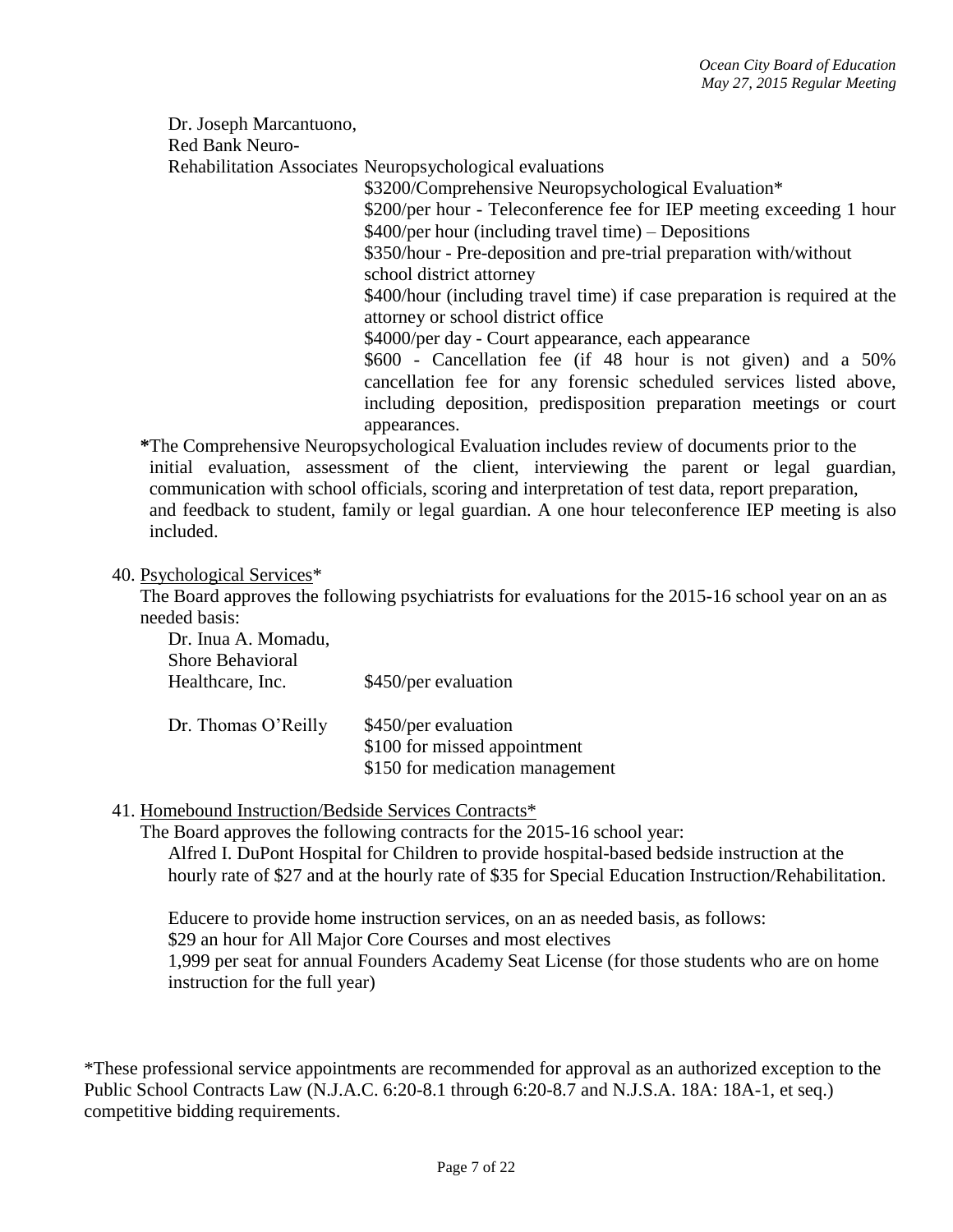Professional Education Services, Inc. to provide homebound instruction for bedside services for \$30/hour at the following locations:

Princeton House Behavioral Health Systems High Focus Centers C.A.R.E.S. Program South Jersey Health Care

### 42. Behavior Consultant Services (Attachment #G.42)\*

The Board approves the attached Professional Services Contract for Behavior Consultant services provided by Brett DiNovi & Associates, L.L.C. for the 2015-16 school year.

43. Consultation Services (Attachment #G.43)\*

The Board approves the attached professional services contract with Dr. Vincent Winterling, Ed.D., d/b/a Vincent Winterling Ed.D. Consultants to provide consultation services to students for the 2015-16 school year. Cost to be billed to the Sea Isle City Board of Education.

44. Assistive Technology Consultation and Evaluation Services\*

The Board approves the attached professional services contract with Advancing Opportunities to provide evaluations, consultations, assistive technology recommendations and training to staff and students for the 2015-16 school year as follows:

\$880 per evaluation \$115 per hour for training

45. Language Translation and Interpretive Services (Attachment #G.45)\* The Board approves Para-Plus Translation Services for language translation and interpretive services for the 2015-16 school year and attached is the rate schedule.

### 46. The Arc of New Jersey Agreement of Services for Planning and Adult Life

The Board approves the Arc of New Jersey Agreement of Services for Planning and Adult Life. This is a transitional program for High School Special Education students, which will concentrate on making the shift from High School to the adult world. These services will be of no cost to the School District.

47. Designation of Solicitor of the Board of Education\* **(Ocean City Representatives Only)** The Board approves the firm of McCrosson and Stanton, P.A. and the designation of Michael Stanton as Board Solicitor in the amount of \$36,000, for the 2015-16 school year. The hourly rate for "Additional Compensation" is \$140 per hour.

\*These professional service appointments are recommended for approval as an authorized exception to the Public School Contracts Law (N.J.A.C. 6:20-8.1 through 6:20-8.7 and N.J.S.A. 18A: 18A-1, et seq.) competitive bidding requirements.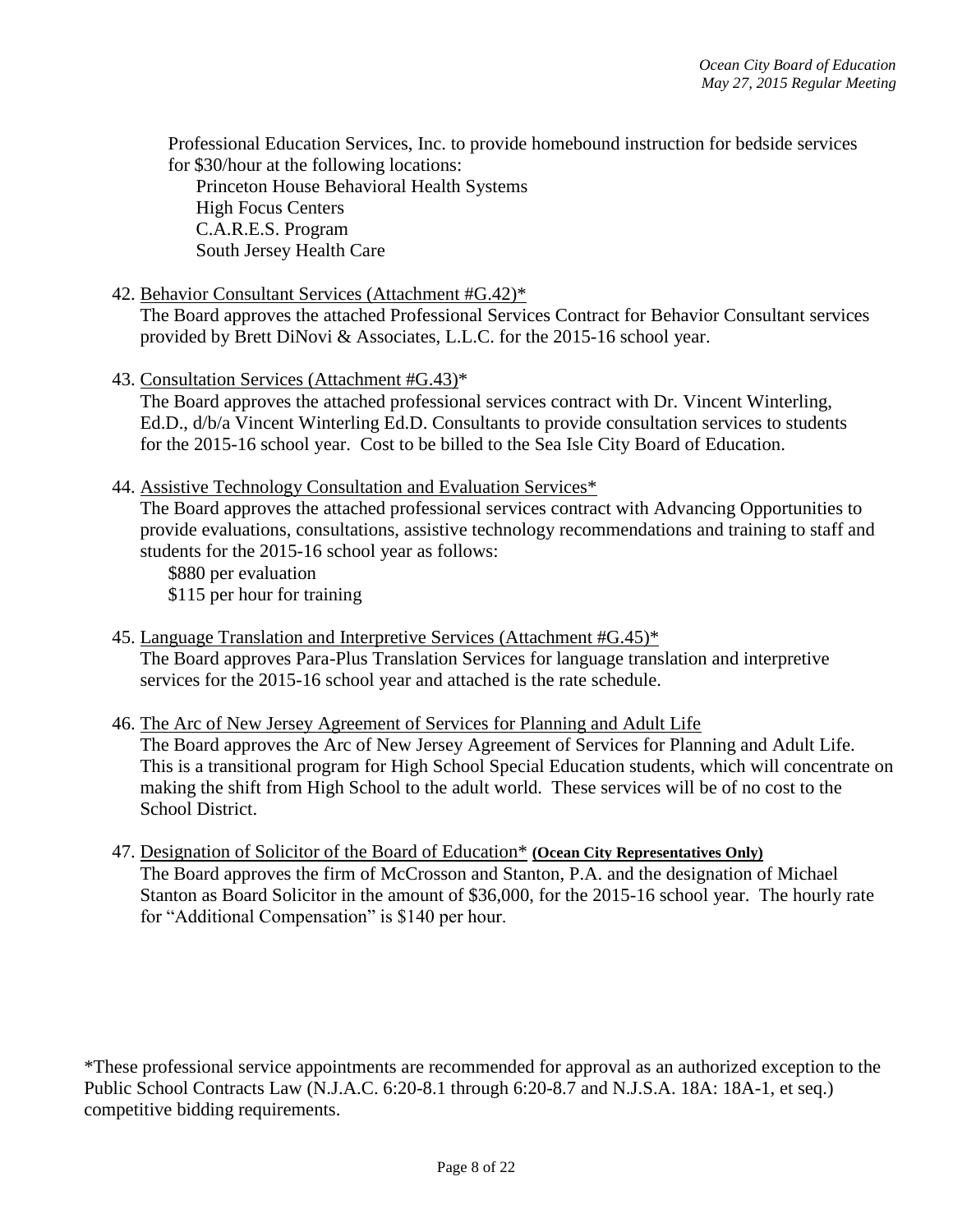#### **OFFICE OF THE SUPERINTENDENT OF SCHOOLS**

**TO:** Ocean City Board of Education

### **FROM: Dr. Kathleen Taylor, Superintendent of Schools**

**RE:** May 27, 2015 Regular Board Meeting

**MOTION:** Based on the recommendation of the Superintendent of Schools, the following resolutions are presented for formal approval by the Board of Education.

#### **1. Buildings and Grounds**

A. Use of Facilities

| The Board approves the following requests for the use of the High School: |                                           |
|---------------------------------------------------------------------------|-------------------------------------------|
| Requested By:                                                             | Cape May County School Boards Association |
| Use:                                                                      | <b>Association Meetings</b>               |
| Dates/Times:                                                              | June 1, 2015 (Mon), 4:00PM-7:00PM         |
|                                                                           | October 1, 2015 (Thurs), 4:00PM-7:00PM    |
|                                                                           | November 10, 2015 (Tues), 4:00PM-7:00PM   |
|                                                                           | January 12, 2016 (Tues), 4:00PM-7:00PM    |
|                                                                           | February 9, 2016 (Tues), 4:00PM-7:00PM    |
|                                                                           | March 8, 2016 (Tues), 4:00PM-7:00PM       |
|                                                                           | May 10, 2016 (Tues), 4:00PM-7:00PM        |
| Room:                                                                     | <b>Community Room</b>                     |
| Fee:                                                                      | No charge                                 |
| <b>Requested By:</b>                                                      | NJ School Buildings & Grounds Association |
| Use:                                                                      | <b>Custodial Training</b>                 |
| Date/Times:                                                               | July 14, 2015 (Tues), 7:00AM-1:00PM       |
| Rooms:                                                                    | Six Classrooms in B & G Hallways          |
| Fee:                                                                      | \$1,480.00                                |

B. Dual Use Classrooms **(Ocean City Representatives Only)**  The Board approves the dual instructional use for the following classrooms for the 2015-16 school year and authorizes the School District to request approval from the New Jersey Department of Education:

| <b>Primary School</b> | Room 401 - Basic Skills Instruction / Basic Skills |
|-----------------------|----------------------------------------------------|
|                       | Room 403 - ESL / ESL                               |

Intermediate School Room 411 - Reading / Physical Therapy

Informational Items

Fire Drills

| - - - - - - - - -                             |                |
|-----------------------------------------------|----------------|
| Ocean City High School                        | April 28, 2015 |
| Ocean City Intermediate School April 29, 2015 |                |
| Ocean City Primary School                     | April 27, 2015 |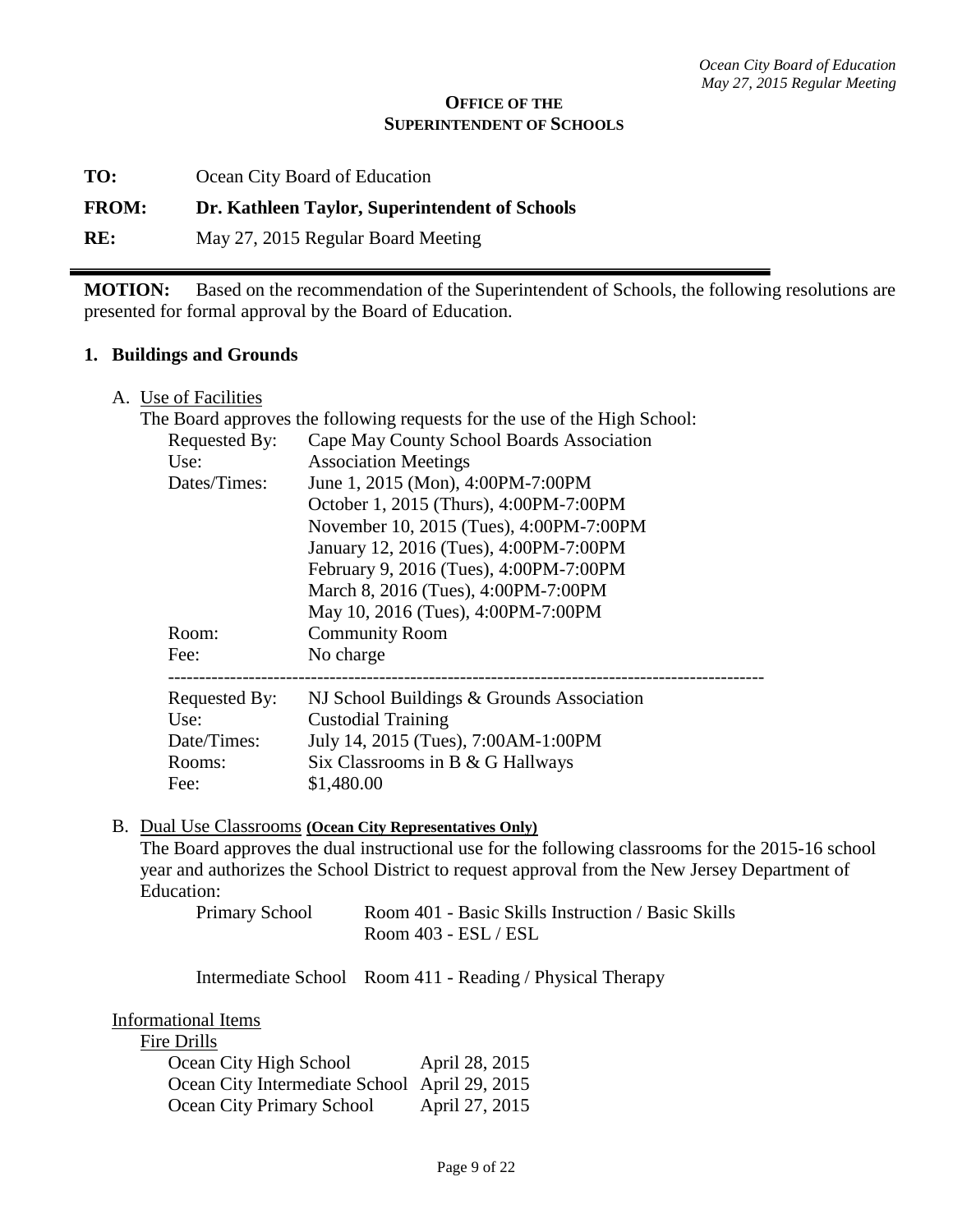| <b>Security Drills</b>                                     |                |  |  |
|------------------------------------------------------------|----------------|--|--|
| Ocean City High School                                     | April 23, 2015 |  |  |
| Ocean City Intermediate School April 27, 2015              |                |  |  |
| <b>Ocean City Primary School</b>                           | April 16, 2015 |  |  |
| <b>School Bus Emergency Evacuation Drills (Attachment)</b> |                |  |  |
| Ocean City High School                                     | March 31, 2015 |  |  |
| Ocean City Intermediate School May 11, 2015                |                |  |  |
| Ocean City Primary School                                  | May 11, 2015   |  |  |

- Discussion
- Buildings and Grounds Committee Report Mr. Oves, Chairperson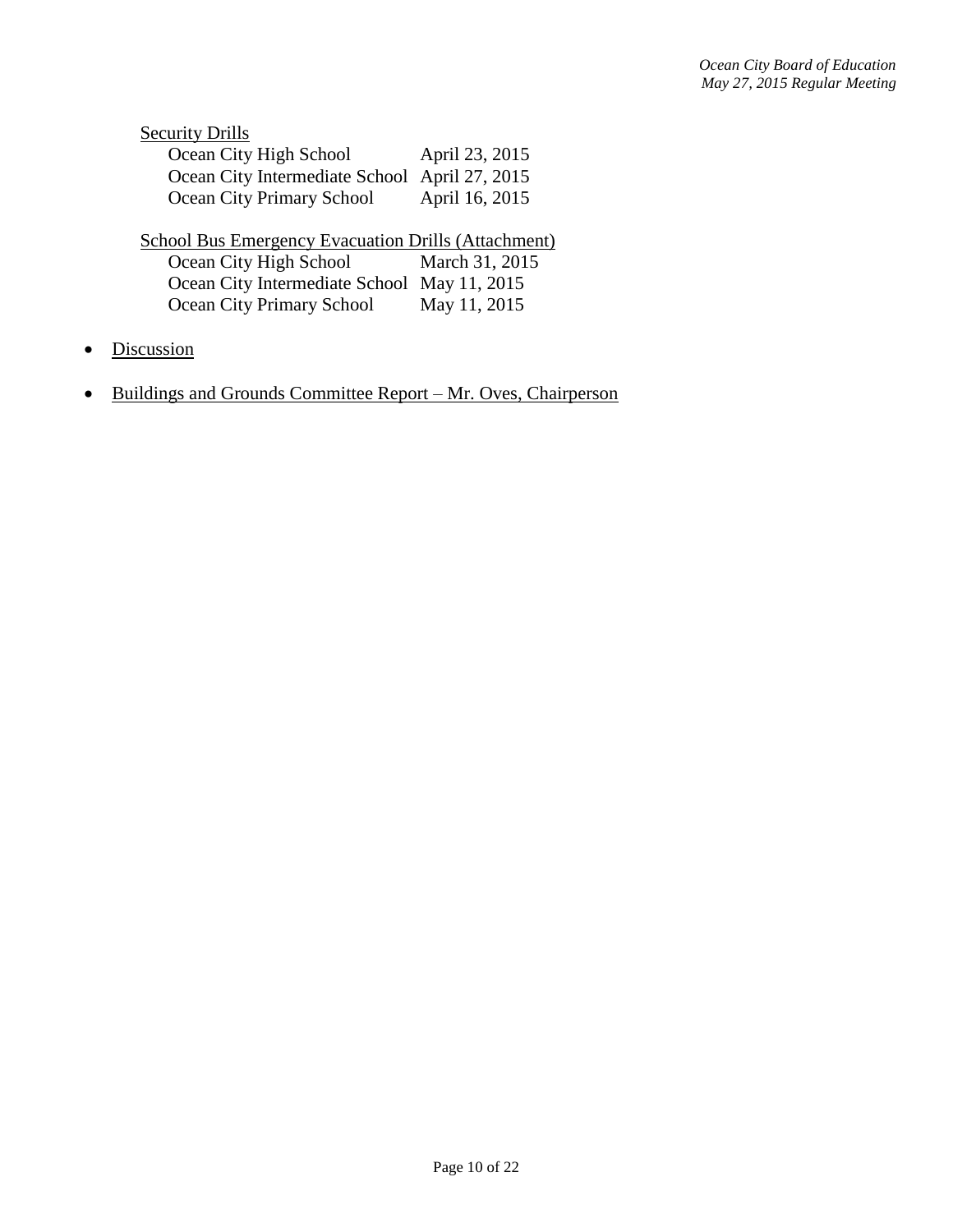### **2. Curriculum and Instruction**

- A. Bilingual/ESL Plan (Attachment #2.A) The Board approves the attached One Year ESL District Waiver Request for 2015-16 and authorizes submission to the New Jersey Department of Education.
- B. New Jersey Department of Equivalency Application (Attachment #2.B)

The Board authorizes the District's submission of the Equivalency Application for N.J.A.C. 6A:5 under the TEACHNJ provisions regarding Educator Effectiveness and teacher evaluations. This application enables the School District to participate in the "Innovation Through Observation" pilot program, which is an alternate, but comparable, observation method for Highly Effective teachers.

- C. High School Field Trip Request (Attachment #2.C) The Board approves the attached High School Field Trip list.
- D. Vocational Technical Education Plan

The Board approves the Ocean City High School Vocational Technical Education Plan for the 2015-16 school year, which is for general education and special education students to participate in a shared time or full time basis with the Cape May County Vocational Technical School.

E. Atlantic Cape Community College Agreement (Attachment #2.E)

The Board approves the Dual Credit Agreement between Atlantic Cape Community College and Ocean City High School for the following classes:

- ACCT130 Financial Accounting, 4 credits @ \$48 per credit
- BUSN101 Introduction to Business, 3 credits @ \$48 per credit
- ECON110 Principles of Economics I, 3 credits @ \$48 per credit
- ECON111 Principals of Economics II, 3 credits @ \$48 per credit

The Board approves the cost to be divided between the School District and the student in the amount of \$20 by the School District and the remaining \$28 by the student.

F. Textbook Adoption (Attachment #2.F)

The Board adopts the following new textbook for the 2015-16 school year.

- *Signing Naturally,* Level Units 7-12, K. Mikos, C. Smith, E. Lentz (Dawn Sign Press) 2014 for High School.
- G. Course Descriptions Intermediate & Primary Schools (Attachment #2.G) **(Ocean City Representatives Only)**

The Board adopts the attached Intermediate and Primary School Course Descriptions for the 2015-16 school year.

- H. Intermediate School Field Trip Request (Attachment #2.H) **(Ocean City Representatives Only)** The Board approves the attached Intermediate School Field Trip list.
- I. Primary School Field Trip Request (Attachment #2.I) **(Ocean City Representatives Only)** The Board approves the attached Primary School Field Trip list.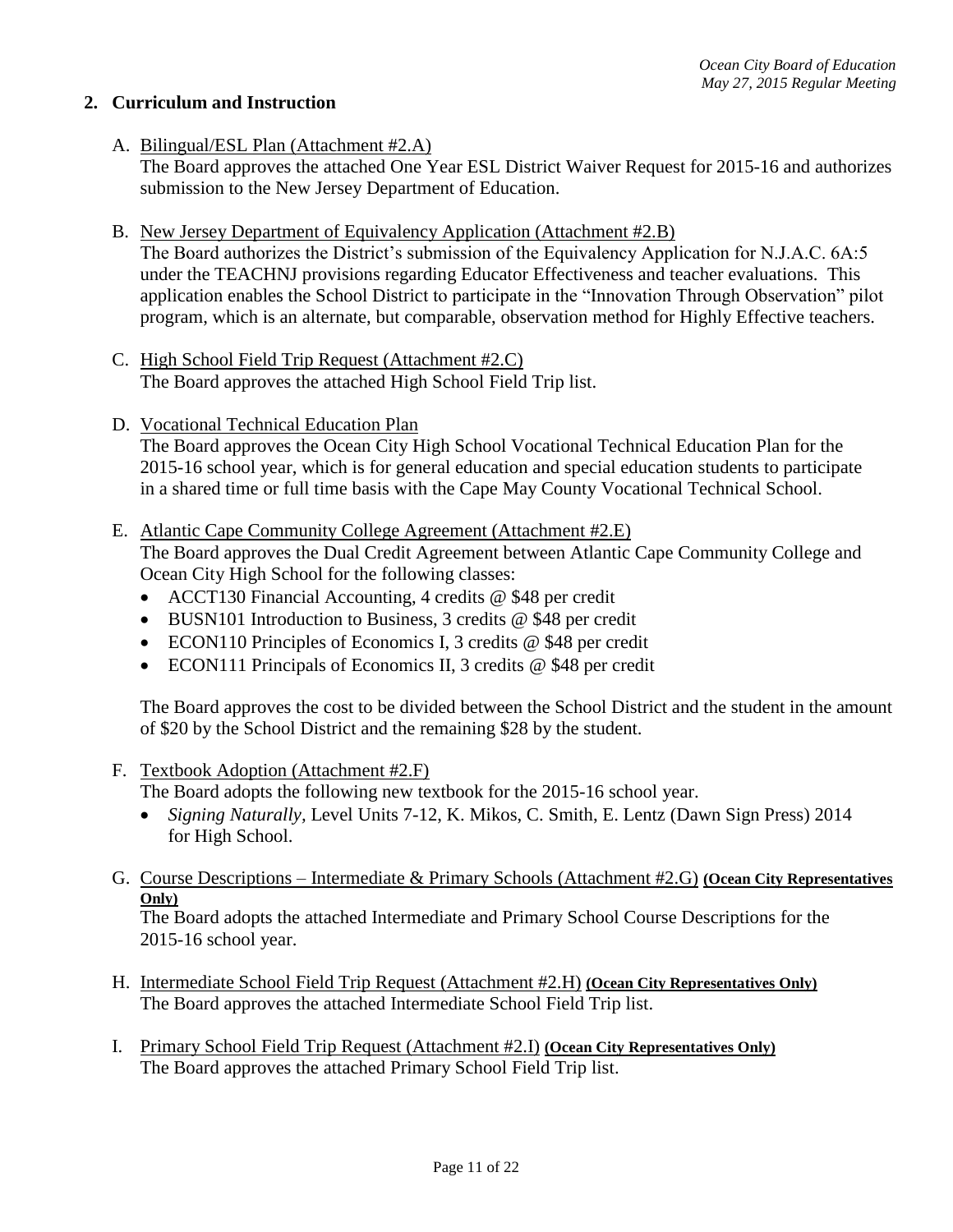J. Harassment, Intimidation and Bullying (HIB) Case Findings **(Ocean City Representatives Only)** The Board adopts and approves Harassment, Intimidation and Bullying (HIB) Case Findings as reported in the attached.

Informational Items (Attachments) Out-of-School Suspension Reports for April 2015

- Discussion
- Curriculum and Student Affairs Committee Report Mrs. McAlister, Chairperson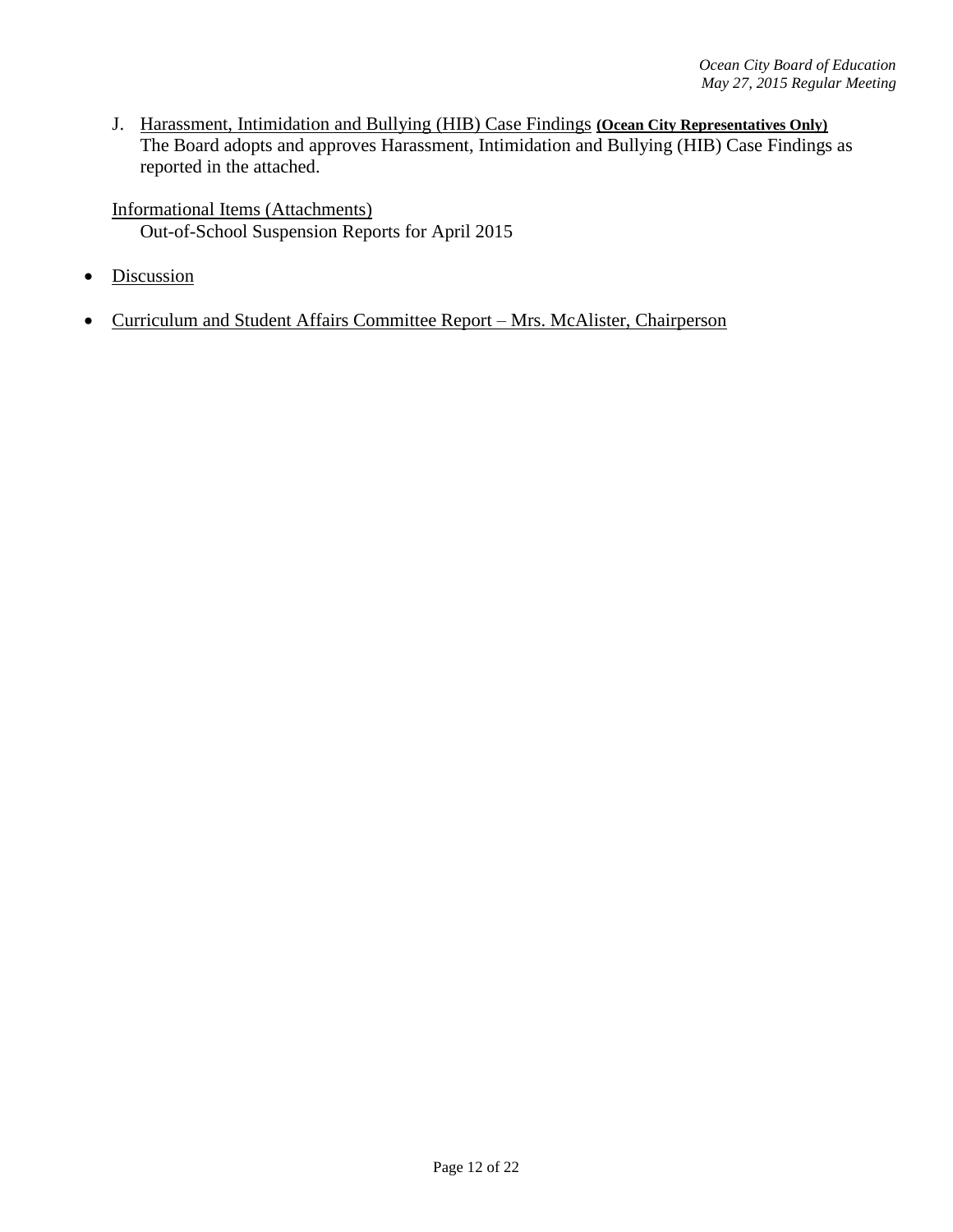## **3. Finance**

- A. Bill List (Attachment #3.A) The Board approves payment of bills for May 2015 in the amount of \$3,479,274.25.
- B. Secretary and Treasurer Reports (Attachment #3.B) The Board approves the Board Secretary's Monthly Financial Report and the Treasurer of School Funds' Reports for April 2015.
- C. Line Item Transfers (Attachment #3.C) The Board approves the revenue and appropriation transfers for April 2015.
- D. Travel & Expense Reimbursement (Attachment #3.D) The Board approves the May 2015 list of Board of Education Members and School District Staff travel and related expense reimbursements.
- E. Food Service Report (Attachment #3.E) The Board accepts the Food Service Monthly Finance Report for April 2015.
- F. Agreement to Deliver Food Service Commodities (Attachment #3.F) The Board approves the attached agreement with Paul's Commodity Hauling to deliver food service commodities effective September 1, 2015 – June 30, 2016.
- G. Memorandum of Understanding with Corbin City Board of Education (Attachment #3.G) The Board approves the Memorandum of Understanding with the Corbin City Board of Education for School Business Administrator services for the 2015-16 fiscal year:

| Computer Services/Supplies/Copying      | \$3,885.00  |
|-----------------------------------------|-------------|
| <b>Business Administrator</b>           | \$3,500.00  |
| <b>Assistant Business Administrator</b> | \$13,000.00 |
| Total                                   | \$20,385.00 |

H. Participation in Cooperative Pricing Program (Attachment #3.H) The Board approves the participation in the Ocean City Cooperative Pricing System #251COCCPS as follows:

WHEREAS, N.J.S.A.  $40A:11-11(5)$  authorizes contracting units to establish a Cooperative Pricing System and to enter into Cooperative Pricing Agreements for its administration; and

WHEREAS, the City of Ocean City, hereinafter referred to as the "Lead Agency" has offered voluntary participation in a Cooperative Pricing System and established #251COCCPS for the purchase of goods and services; and

WHEREAS, on May 27, 2015, the governing body of the Ocean City Board of Education, County of Cape May, State of New Jersey duly considered participation in a Cooperative Pricing System #251COCC for the provision and performance of goods and services; and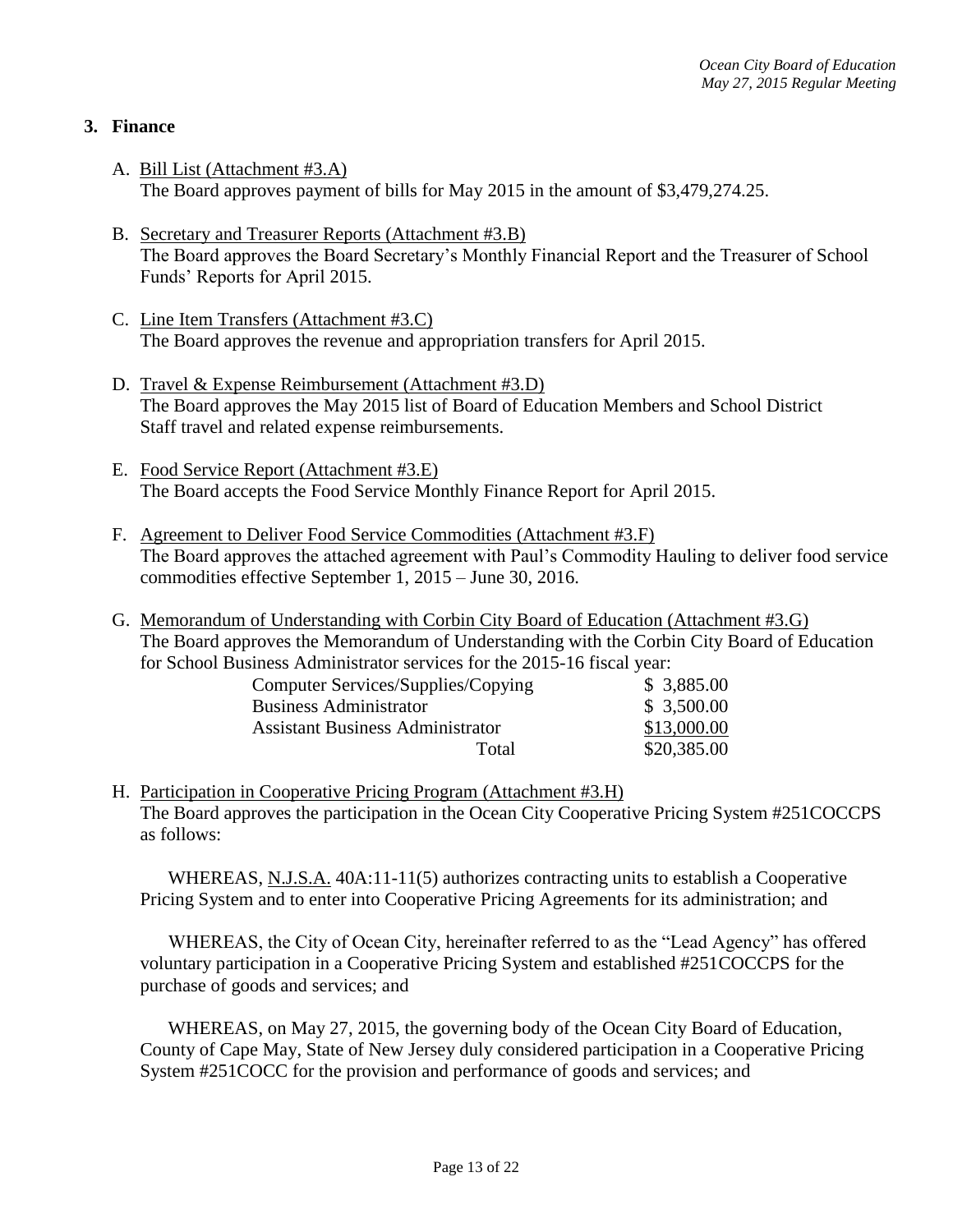NOW, THEREFORE BE IT RESOLVED by the Ocean City Board of Education of Ocean City, NJ that this resolution shall be known and may be cited as the Cooperative Pricing Resolution of Ocean City Board of Education, pursuant to the provisions of N.J.S.A. 40A:11-11(5), the Ocean City Board of Education is hereby authorized to enter into a Cooperative Pricing Agreement #251COCC with the "Lead Agency" and

BE IT FURTHER RESOLVED that the "Lead Agency" shall be responsible for complying with the provisions of the Local Public Contracts Law, N.J.S.A. 40A:11-1 et seq. and all other provisions of the revised statues of the State of New Jersey.

I. Cape May County Special Services School District Agreement for Transportation Services The Board approves the 2015-16 Shared Services Transportation Contract with the Cape May County Special Services School District on an as needed basis.

#### J. Tuition Contract Agreement

The Board approves the Tuition Contract Agreement for the 2015-16 school year with the Cape May County Technical School District for four regular full time students in the amount of \$7,646 per student, including a tuition adjustment due to the Technical School of \$7,439 for the 2013-14 school year.

#### K. Cooperative Bidding Program

The Board authorizes the participation in the Educational Data Services, Inc. Cooperative Purchasing Program for the 2015-16 school year at a cost of \$6,600 for the licensing and maintenance fee.

#### L. Review of ASSA, DRTRS and EXAID Report for 2012-13 (Attachment #3.L)

The Board accepts the NJ Office of Fiscal Accountability and Compliance report of enrollment data used for the Application for State School Aid (ASSA), District Report of Transported Students (DRTRS) as of October 15, 2012. It is noted that this review also included the Extraordinary Aid (EXAID) application for FY 2012-13. It is also noted that FY 2012-13 state aid payments will not be adjusted by the findings in this report. One exception was noted that the district incorrectly reported the number of Limited English Proficient Students. The Board also accepts the attached corrective action plan.

### M. Athletic Trainer\*

The Board approves Rothman Institute/AtlanticCare for a full time Athletic Trainer for the Ocean City School District from July 1, 2015 through June 30, 2016 at a cost of \$70,292.45.

\*This professional service appointment is recommended for approval as an authorized exception to the Public School Contracts Law (N.J.A.C. 6:20-8.1 through 6:20-8.7 and N.J.S.A. 18A: 18A-1, et seq.) competitive bidding requirements.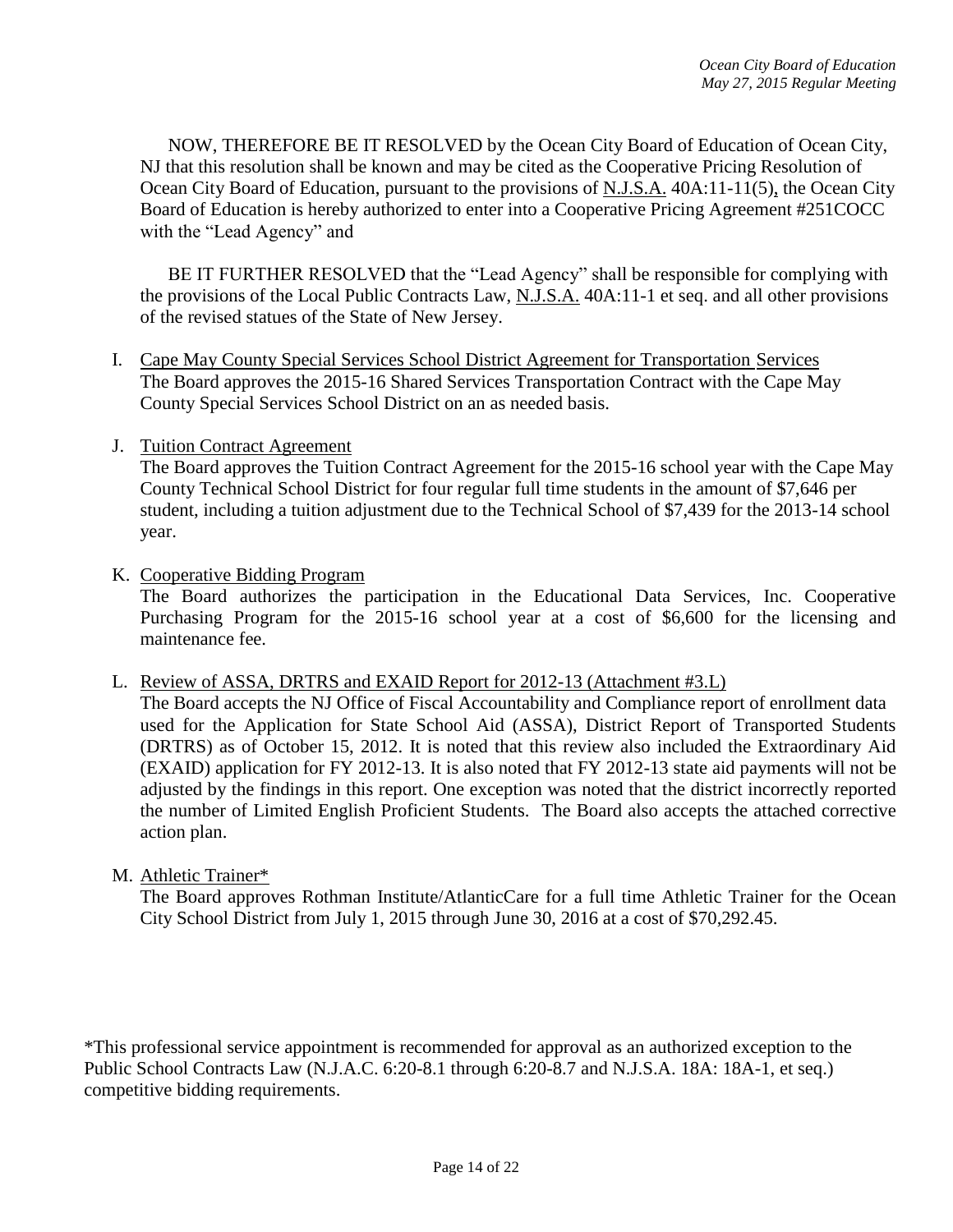N. Bid Award – High School Dome Refinishing

The Board awards the base bid for the High School Dome Painting Project to 3R Painting and Contracting of Neptune, New Jersey in the amount of \$38,900. A list of all bids received is found below:

| <b>Bidder</b> | <b>Base-</b><br><b>Bid</b> |
|---------------|----------------------------|
| Dowco         |                            |
| Painting -    |                            |
| Newfield.     |                            |
| NJ            | \$79,285                   |
| 3R Painting   |                            |
| and           |                            |
| Contracting   |                            |
| - Neptune,    |                            |
| NJ            | \$38,900                   |
| <b>Noble</b>  |                            |
| Roofing and   |                            |
| Sheet Metal   |                            |
| - Richboro,   |                            |
| PА            | \$44,745                   |

- O. Payment Application #8 to Thermal Piping (Attachment #3.O) The Board approves payment Application #8 in the amount of \$82,560.99 to Thermal Piping for the Ocean City High School HVAC Mechanical Project as certified by the Board Engineer.
- P. Payment Application #2 to 3R Painting & Contracting Corp. (Attachment #3.P) **(Ocean City Representatives Only)**

The Board approves payment Application #2 in the amount of \$113,141.00 to 3R Painting and Contracting Corporation for the Primary School Renovations Project as certified by the Board Engineer.

- Q. Change Order #2 Primary School Renovations (Attachment #3.Q) **(Ocean City Representatives Only)** The Board approves Change Order #2 to 3R Painting and Contracting Corp. of a credit of \$34,123.00 for elimination of sections of tapered insulation in lieu of flat insulation.
- R. Quoted Transportation Contract **(Ocean City Representatives Only)** The Board approves the 2014-15 quoted transportation contract with Senior Transportation for transportation of one Ocean City resident student from Cold Spring (Cape May) to the Primary School in the amount of \$270 per diem beginning May 14, 2015 to June 19, 2015 on Route No. OCPSCLDSP.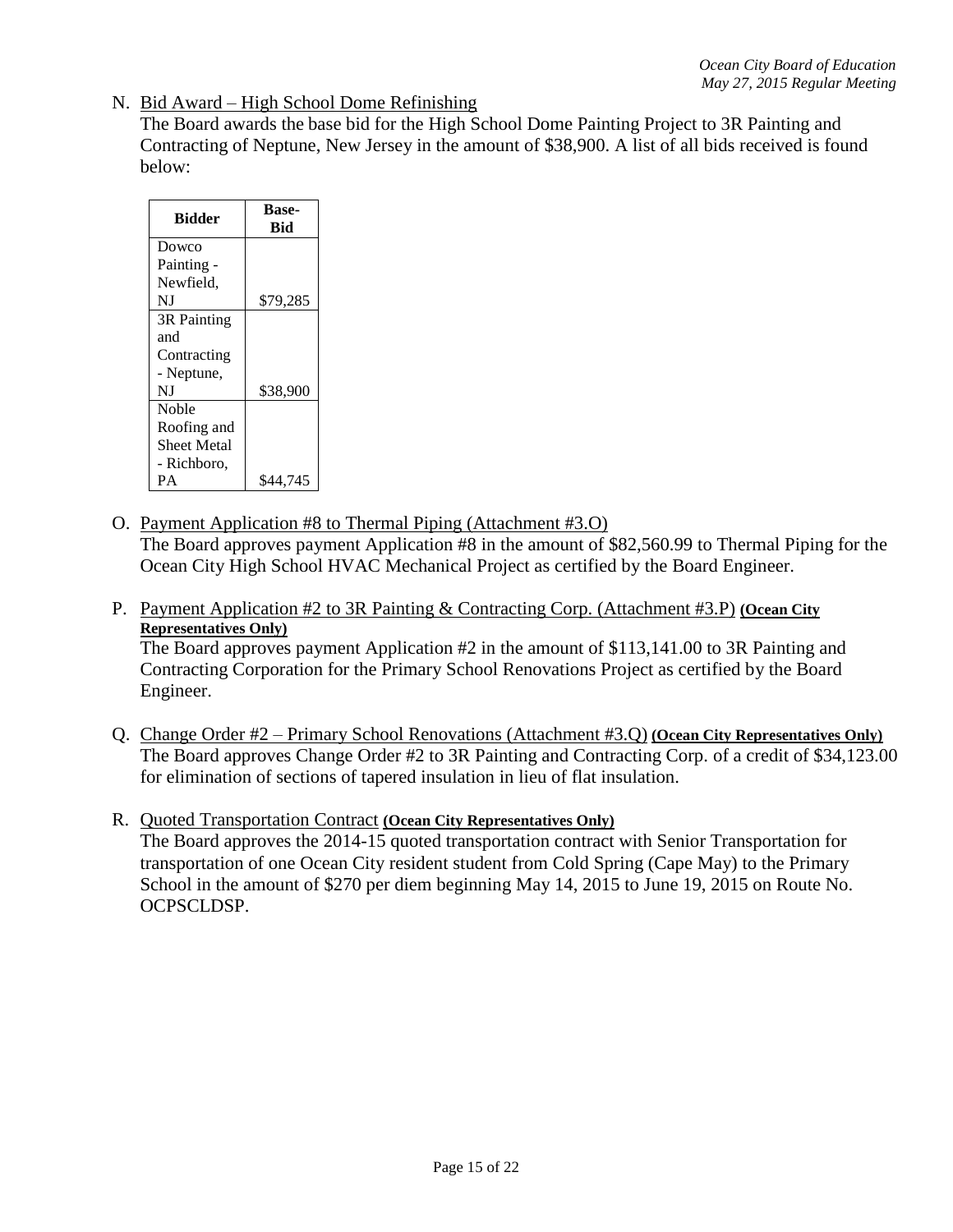### **4. Personnel** (All motions are upon Superintendent's recommendation:)

- A. Substitutes (Attachment #4.A) roll call vote The Board approves the attached criminal history approved/HIB trained substitutes for the 2014-15 school year.
- B. Revised Leave of Absence District Supportive Staff (Attachment #4.B) roll call vote The Board approves employee #2393, a revised paid leave of absence, effective April 30, 2015 through May 15, 2015 and a revised FMLA unpaid leave of absence, effective May 18, 2015 through June 12, 2015, and an unpaid FMLA/NJFLA leave of absence, effective June 15, 2015 through June 30, 2015.
- C. Leaves of Absence District Supportive Staff (Attachment #4.C) roll call vote The Board approves the following District supportive staff leaves of absence: Employee #0730 a paid leave of absence, effective May 18, 2015 through ½ day May 19, 2015, and an unpaid FMLA leave of absence, effective ½ day May 19, 2015 through on or before June 30, 2015.

Employee #2522, a paid leave of absence, effective May 28, 2015 through June 30, 2015.

Employee #2763, a paid leave of absence, effective June 18, 2015 through ½ day June 19, 2015, and an unpaid FMLA leave of absence, effective ½ day June 19, 2015 through June 30, 2015.

- D. Revised Leave of Absence High School Supportive Staff (Attachment #4.D) roll call vote The Board approves employee #3394 a revised paid leave of absence, effective ½ day April 20, 2015 through May 12, 2015, a revised unpaid FMLA leave of absence, effective May 13, 2015 through June 18, 2015, and a revised unpaid FMLA/NJFLA leave of absence effective June 19, 2015 through June 30, 2015.
- E. District Supportive Staff Resignation roll call vote The Board accepts the resignation of Patricia Henry, Special Education Aide, effective as of July 1, 2015.
- F. High School Certificated Staff Retirement roll call vote The Board accepts with deep regret the retirement of John Myers, Teacher of Science, effective as of July 1, 2015.
- G. District Summer Craftsman Help roll call vote The Board approves William Nickles, as the substitute summer craftsman, effective June 25, 2015 through August 31, 2015, at \$17 per hour, not to exceed 250 hours.
- H. High School Summer Employment and Stipend roll call vote The Board approves Brent Earl, for summer 2015 curriculum writing/professional development/ departmental work for gaming, at a stipend of \$30 per hour, not to exceed 6 hours.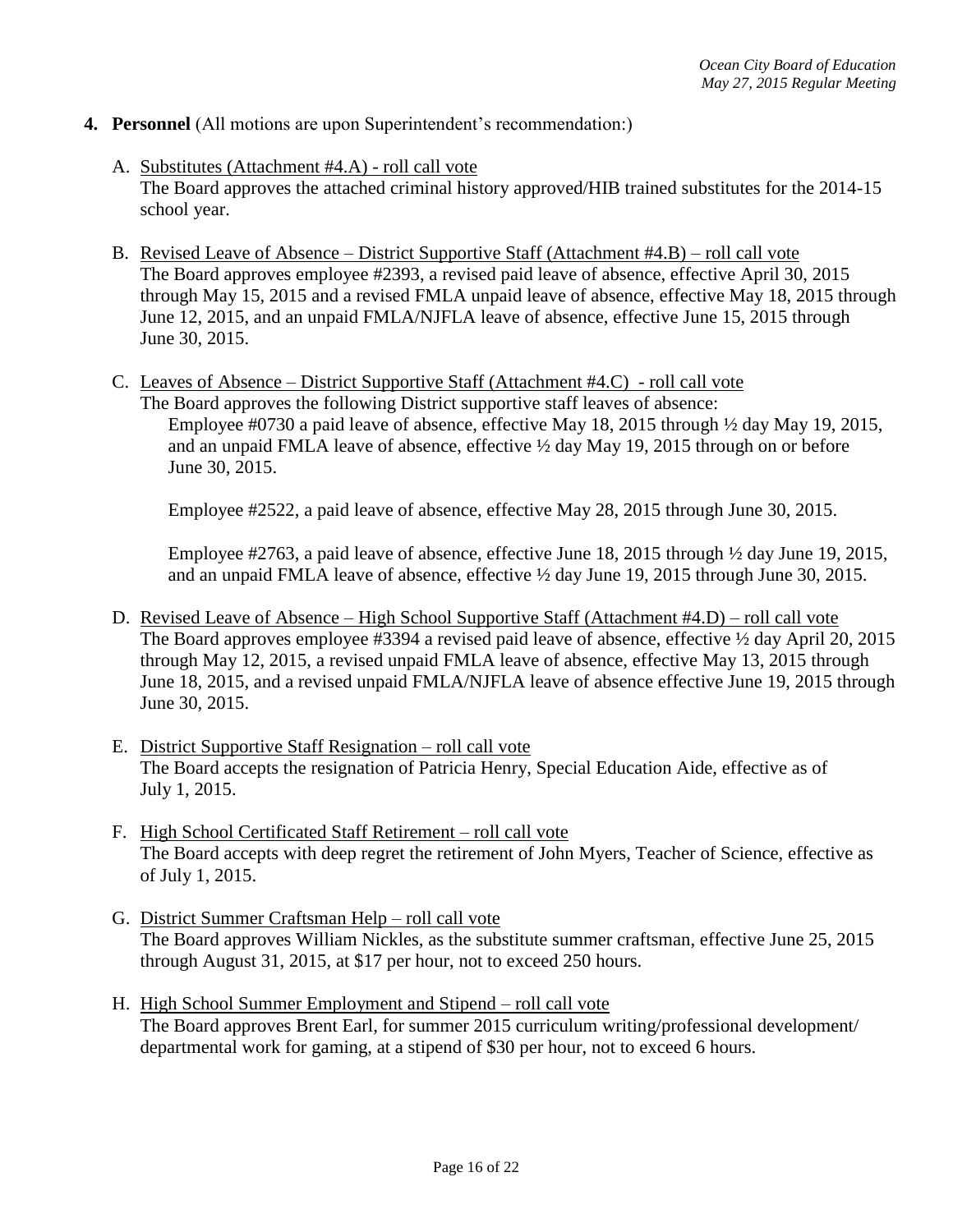I. Homebound Instructors – roll call vote

The Board approves the School District's certificated staff and substitute certificated teachers as homebound instructors, based on their availability and on an as needed basis, for summer 2015 and the 2015-16 school year, at a rate of \$30 per hour.

J. Employment Contract (Attachment #4.J) – roll call vote

WHEREAS, the Ocean City Board of Education ("Board") desires to maintain Dr. Kathleen Taylor in the position of Superintendent;

WHEREAS, the Board previously adopted a resolution on June 25, 2014 that renewed Dr. Taylor's employment as its Superintendent for an additional term of five (5) additional years;

WHEREAS, the Board and Dr. Taylor engaged in good faith negotiations for a new employment contract for Dr. Taylor to remain in the position of Superintendent, and that would be effective July 1, 2015 through June 30, 2020;

WHEREAS, pursuant to N.J.S.A. 18A:7-8(j) and N.J.A.C. 6A:23A-3.1(a), the Board forwarded the proposed Employment Contract for Dr. Taylor to the Cape May County Interim Executive County Superintendent for approval, and has received conditional approval and notice from the Cape May County Interim Executive County Superintendent that the Contract of Employment for Dr. Taylor is in compliance with the Fiscal Accountability, Efficiency and Budgeting Regulations;

IT IS HEREBY RESOLVED that pending receipt of the formal written notice of approval of the Interim Executive County Superintendent of Schools the Board approves and adopts the Contract of Employment for Dr. Kathleen Taylor as Superintendent, consistent with the terms and conditions set forth therein.

K. Abolishment of Position, Change of Title, Adoption of Job Descriptions and Organizational Chart (Attachment  $#4.K$ ) – roll call vote

WHEREAS, N.J.S.A. 18A:28-9 provides that a Board of Education may "reduce the number of teaching staff members employed in the district whenever, in the judgment of the School Board, it is advisable to abolish any such positions for reasons of economy or because of reduction in the number of pupils or of change in the administrative or supervisory organization of the School District or for other good cause;"

WHEREAS**,** for reasons of change in the administrative or supervisory organization the following existing full time employee ("FTE") position is recommended for abolishment: Director of Pupil Services;

WHEREAS**,** based foregoing and information provided by the Superintendent, the Ocean City Board of Education finds it advisable to reduce the total number of positions in the School District for the 2015-16 school year through a reduction in force;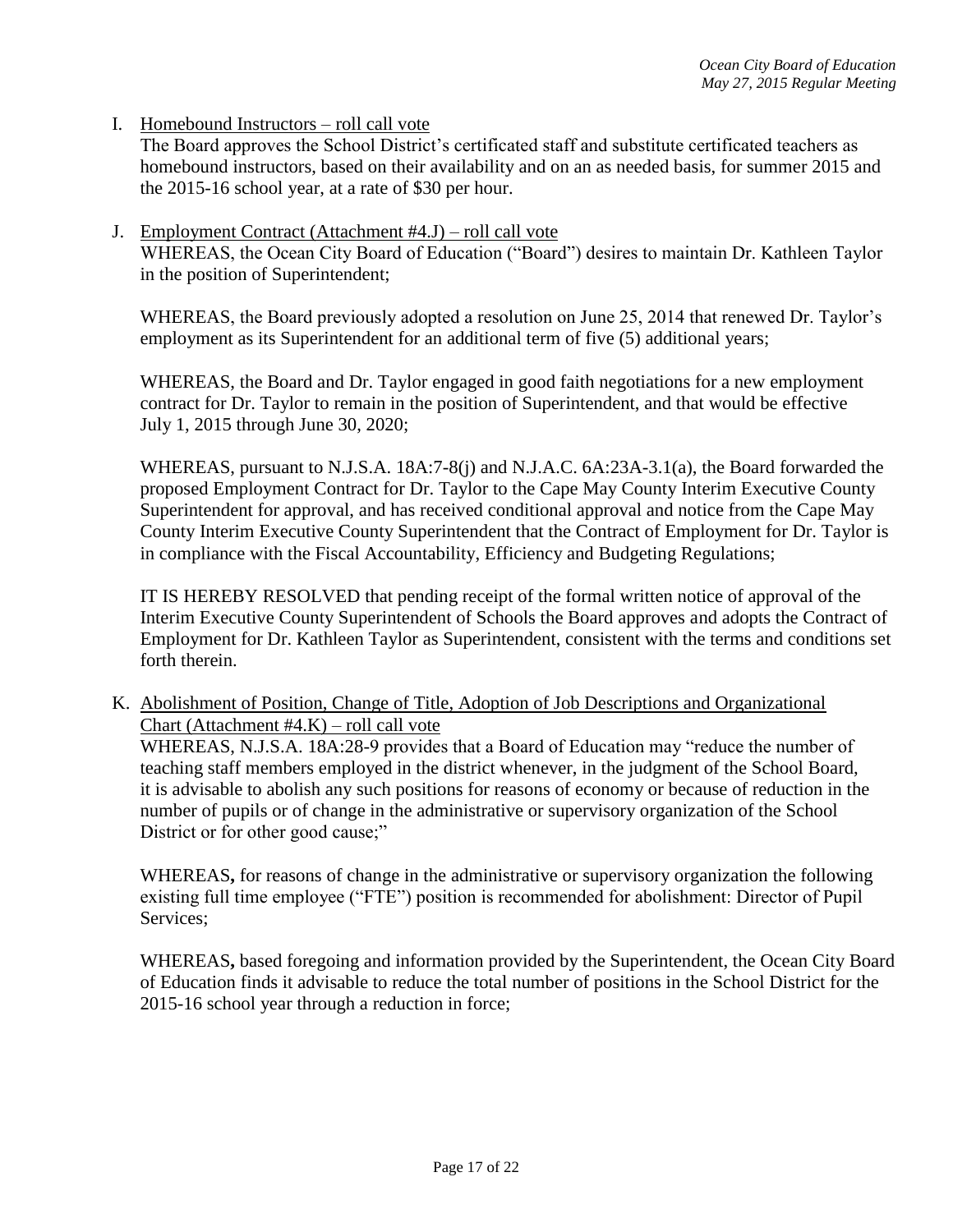IT IS HEREBY RESOLVED by the Ocean City Board of Education, upon recommendation of the Superintendent, as follows:

- 1. That the Director of Pupil Services is hereby eliminated as a result of a reduction in force;
- 2. That the title for the position of Curriculum Director for Humanities and Secondary Education be changed to Director of Academic Services, and the new job description for the position of Director of Academic Services is hereby adopted and approved;
- 3. That the title for the position of Director of Special Services be changed to Director of Student Services, and the new job description for the position of Director of Student Services is hereby adopted and approved; and
- 4. That the revised organizational chart for the Ocean City School District is hereby adopted and approved.
- L. High School Co-Curricular Sponsors and Stipends (Attachment #4.L) roll call vote The Board approves the attached High School co-curricular sponsors and stipends for the 2015-16 school year.
- M. High School Coach and Stipend roll call vote The Board approves Ryan Clark, Boys' Assistant Swimming coach for the 2015-16 school year, at a stipend of \$5,135.00.
- N. Extension Program Faculty roll call vote The Board approves the following High School faculty assigned to the Extension Program for the 2015-16 school year:

Margaret Corcoran Teacher-In-Charge Eric Grimley Teacher

- O. District Intern/Practicum Placement roll call vote The Board approves the following District intern/practicum placement for 2015-16: Stockton University Name: Lauren Hauck Placement: Vicki Scheetz, School Social Worker
- P. High School Student Teaching Placement roll call vote

The Board approves the following High School student teacher placement for fall/winter 2015-16: Liberty University Name: Amanda Paone Placement: Patricia Kelly

- Q. Leave of Absence Intermediate School Certificated Staff (Attachment #4.Q) roll call vote **(Ocean City Representatives Only)** The Board approves employee #1374, a paid leave of absence, effective June 3, 2015 through June 30, 2015.
- R. Leave of Absence Intermediate School Supportive Staff (Attachment #4.R) roll call vote **(Ocean City Representatives Only)** The Board approves employee #1982, a paid leave of absence, effective June 26, 2015 through on

or before September 26, 2015.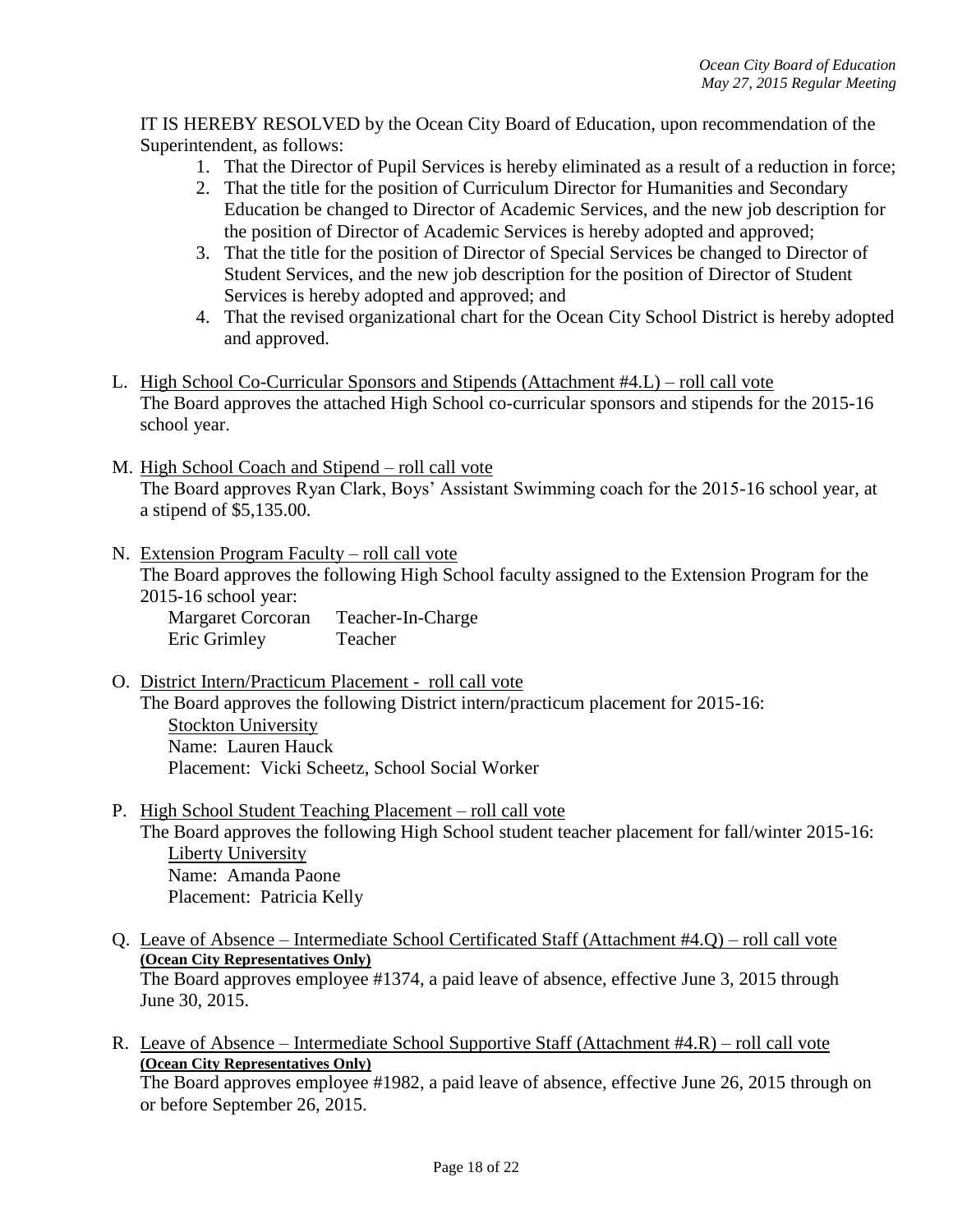S. Revised Leave of Absence – Intermediate School Supportive Staff (Attachment #4.S) – roll call vote **(Ocean City Representatives Only)** The Board approves employee #2006, a revised unpaid FMLA/NJFLA leave of absence, effective

May 4, 2015 through June 30, 2015.

- T. Short-Term Leave Replacement Intermediate School Supportive Staff roll call vote **(Ocean City Representatives Only)** The Board approves John Matinog, Intermediate School short-term leave replacement custodian, effective June 1, 2015 through June 30, 2015, at \$15.00 per hour.
- U. Intermediate School Certificated Staff Retirement roll call vote **(Ocean City Representatives Only)** The Board accepts with deep regret the following retirement: Judy Dickens, Teacher of Art, effective as of July 1, 2015 Kathryn Johnson, Elementary School Teacher, effective as of July 1, 2015
- V. Intermediate School Certificated Staff Resignation roll call vote **(Ocean City Representatives Only)** The Board accepts the resignation of Mary Kathryn Merz, Teacher of English, effective as of July 1, 2015.
- W. Intermediate and Primary Schools' Summer Employment and Stipends (Attachment #4.W) roll call vote **(Ocean City Representatives Only)** The Board approves the attached summer 2015 curriculum writing/professional development/ departmental work.
- X. Intermediate and Primary Schools' Co-Curricular Sponsors and Stipends (Attachment #4.X) roll call vote **(Ocean City Representatives Only)** The Board approves the attached Intermediate and Primary Schools' co-curricular sponsors and stipends for the 2015-16 school year.
- Y. Intermediate School Summer Observation Hours Placement roll call vote **(Ocean City Representatives Only)**

The Board approves the following Intermediate School observation hours placement for summer  $2015:$ 

LaSalle University Name: Anna Gordon Placement: Matthew Lane, Elementary School Teacher

Z. Intermediate School Student Teacher Placement - roll call vote **(Ocean City Representatives Only)** The Board approves the following Intermediate School student teacher placements for the fall/winter 2015-16 school year:

Stockton University Name: Alia Suthard Placement: Christine Robbins-Franckle, Elementary School Teacher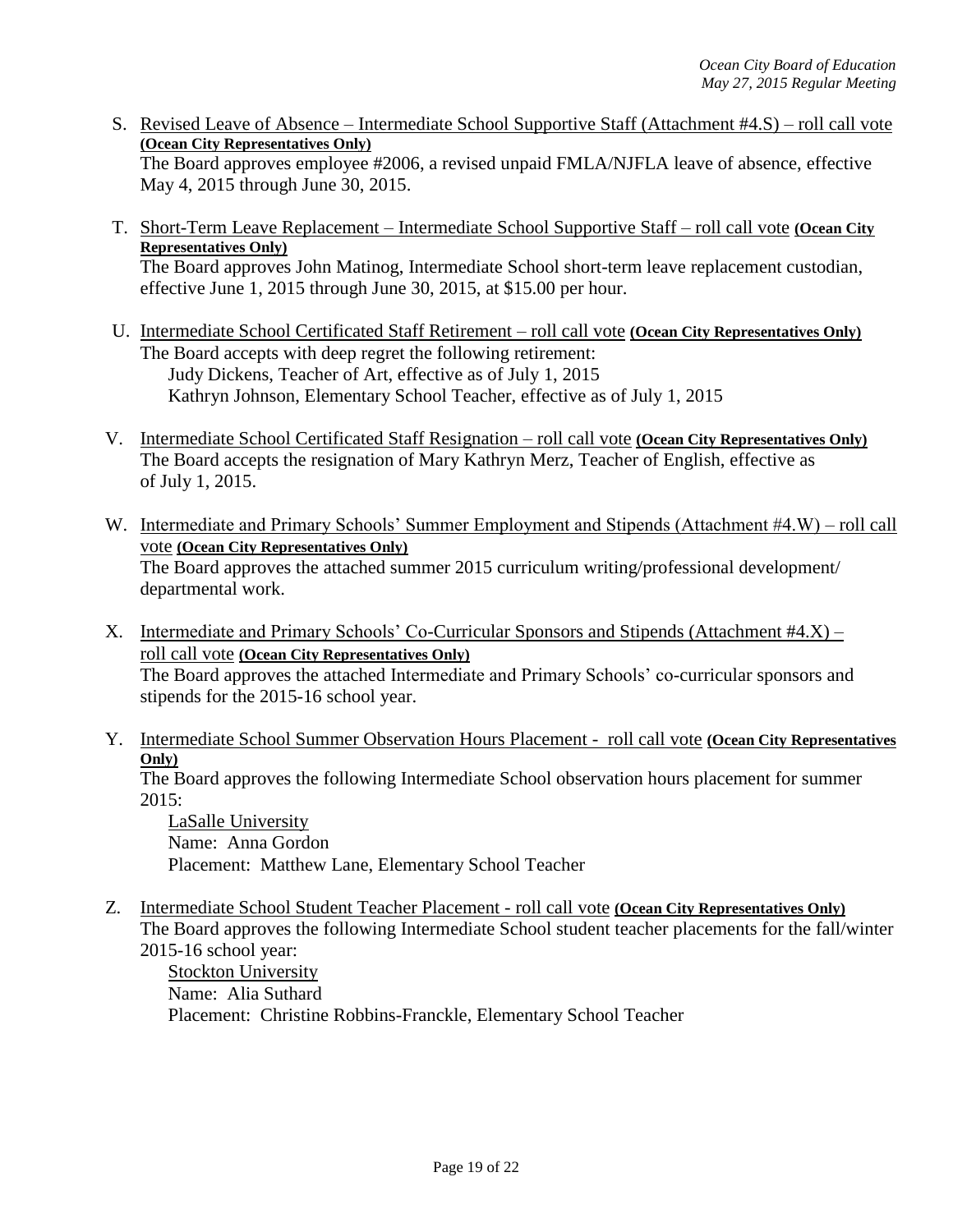- AA. Intermediate School Fieldwork Placement roll call vote **(Ocean City Representatives Only)** The Board approves the following Intermediate School fieldwork placement for the fall/winter 2015-16 school year: **Stockton University** Name: Jennifer Super
	- Placement: Frank LaSasso, IV, Teacher of Mathematics
- BB. Primary School Student Teacher Placements roll call vote **(Ocean City Representatives Only)** The Board approves the following Primary School student teacher placements for the fall/winter 2015-16 school year: **Stockton University** Name: Taylor Reeves Placement: Carrie Merritt, First Grade Teacher
- Discussion
- Negotiations Committee Report Mr. Bauer, Chairperson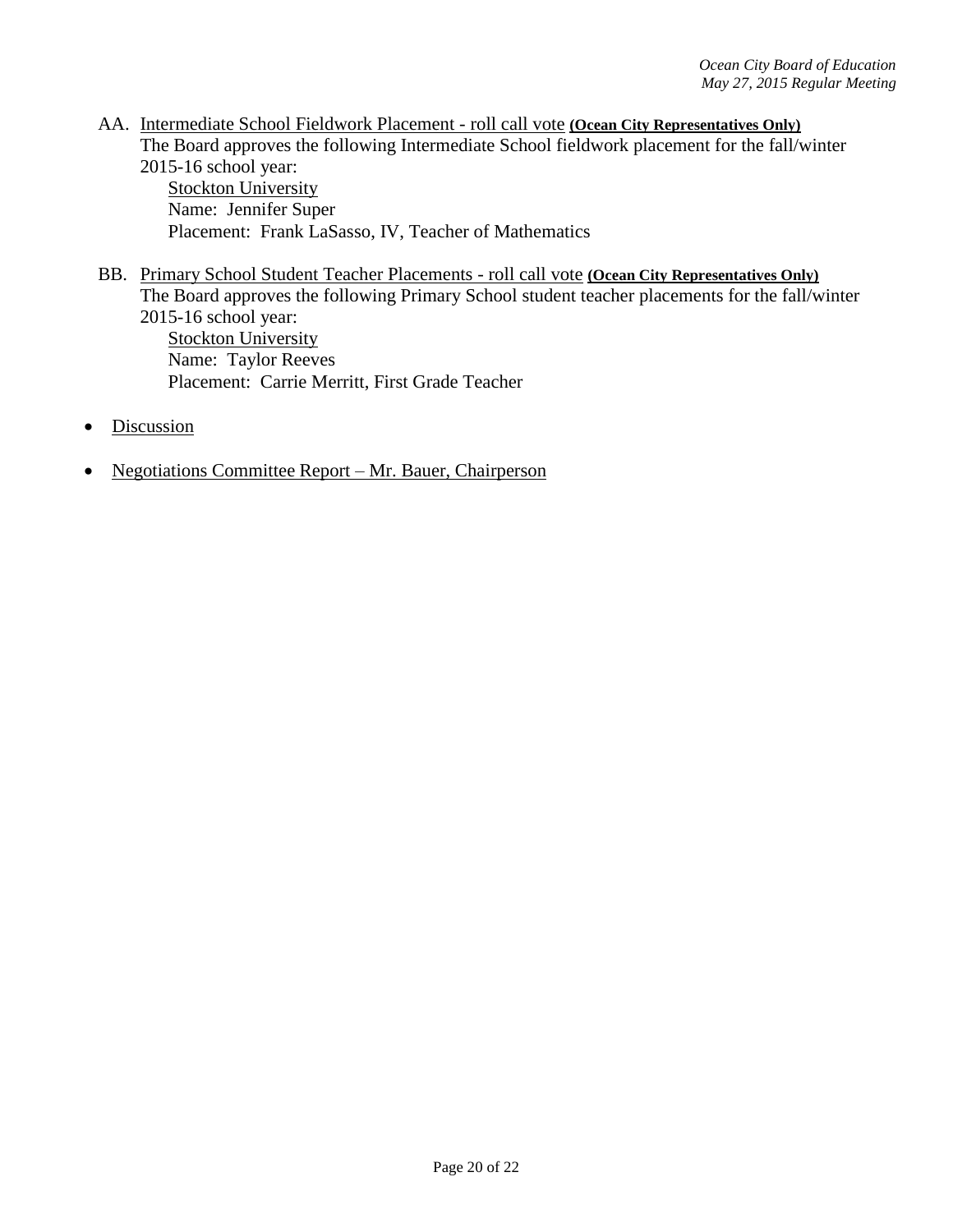# **5. Policy:**

A. Policy –  $2^{nd}$  Reading (Attachment #5.A)

The Board approves the following replacements, additions and/or deletions to the Board Policy and/or Regulation Manuals.

- New Policy 8635 Pupil Transportation Vehicles and School Buses
- B. Bylaw  $-2^{nd}$  Reading (Attachment #5.B) The Board approves the following replacements, additions and/or to the Board Bylaws.
	- New Bylaw 0149 Dress and Grooming
- **Discussion**
- Policy Committee Report Ms. Gallelli-Keyes, Chairperson